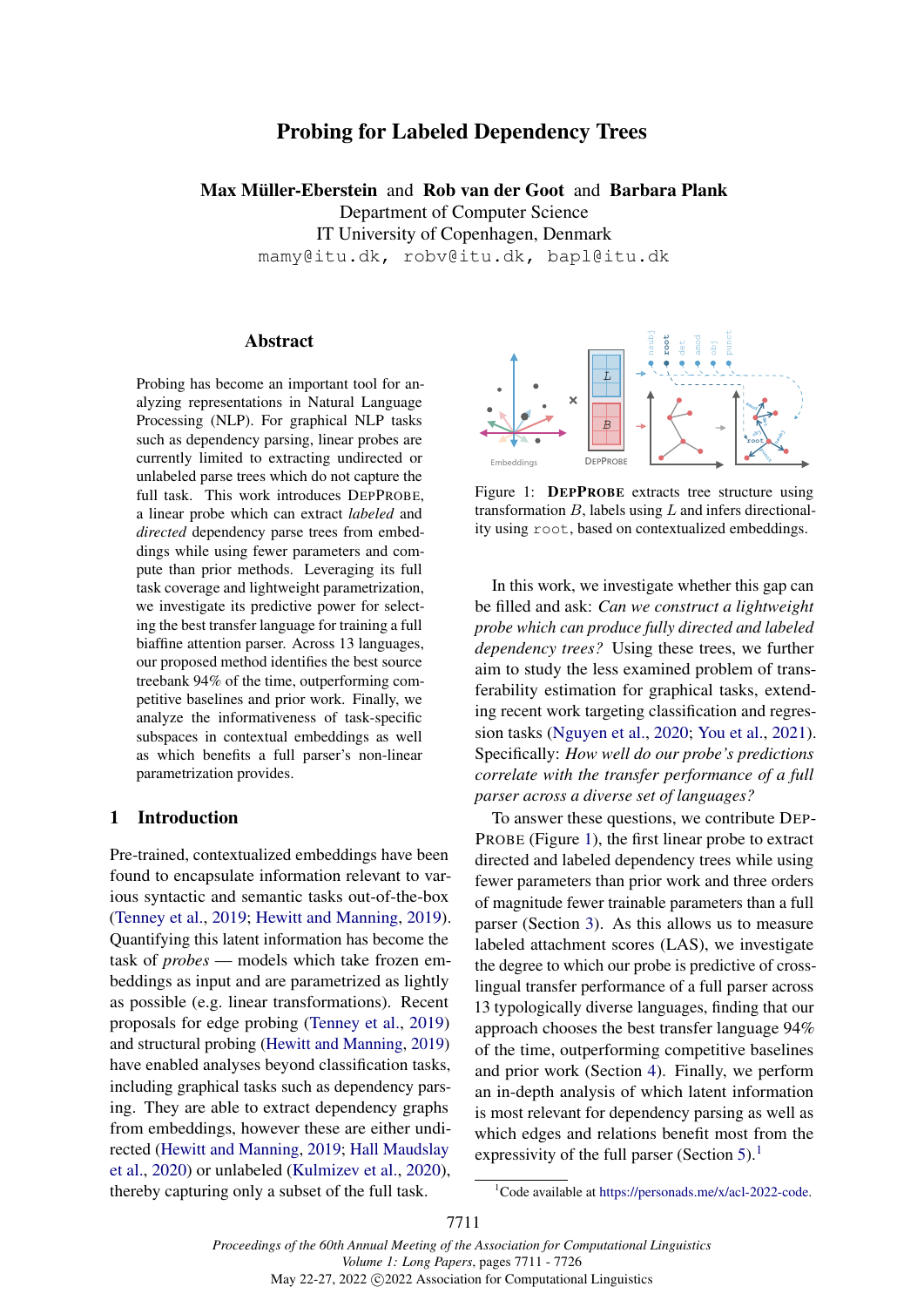## 2 Related Work

Given the ubiquitous use of contextualized embeddings [\(Devlin et al.,](#page-8-1) [2019;](#page-8-1) [Conneau et al.,](#page-8-2) [2020;](#page-8-2) [Xue et al.,](#page-10-2) [2021\)](#page-10-2), practitioners have turned to various methods for analyzing their linguistic features [\(Rogers et al.,](#page-9-3) [2020\)](#page-9-3). [Hewitt and Manning](#page-9-0) [\(2019\)](#page-9-0) examine these intrinsic properties in greater detail for English dependency parsing using a *structural probe*, finding that *undirected* dependency graphs are recoverable from BERT by learning a linear transformation on its embeddings (Section [3.1\)](#page-1-1).

Extending the structural probe of [Hewitt and](#page-9-0) [Manning](#page-9-0) [\(2019\)](#page-9-0) to 12 languages, [Chi et al.](#page-8-3) [\(2020\)](#page-8-3) extract *undirected* dependency graphs from mBERT [\(Devlin et al.,](#page-8-1) [2019\)](#page-8-1), further showing that head-to-child difference vectors in the learned subspace cluster into relations from the Universal Dependencies taxonomy [\(de Marneffe et al.,](#page-8-4) [2014\)](#page-8-4).

Building on both the structural and tree depth probes [\(Hewitt and Manning,](#page-9-0) [2019\)](#page-9-0), [Kulmizev et al.](#page-9-1) [\(2020\)](#page-9-1) extract *directed* dependency graphs from mBERT for 13 languages (Section [3.2\)](#page-1-2). Further variations to structural probing include regularization of the linear transformation [\(Limisiewicz and](#page-9-4) Mareček, [2021\)](#page-9-4) as well as alternative objective functions [\(Hall Maudslay et al.,](#page-8-0) [2020\)](#page-8-0).

None of the proposed linear probing approaches so far are able to produce full dependency parse trees (i.e. directed and labeled), however the closer a probe approximates the full task, the better it quantifies relevant information [\(Hall Maudslay](#page-8-0) [et al.,](#page-8-0) [2020\)](#page-8-0). It would for example be desirable to estimate LAS for parsing a target treebank with a model trained on a different source without having to train a resource-intensive parser (e.g. [Dozat](#page-8-5) [and Manning,](#page-8-5) [2017\)](#page-8-5) on each source candidate. Although performance prediction methods for such scenarios exist, they typically do not cover graph prediction [\(Nguyen et al.,](#page-9-2) [2020;](#page-9-2) [You et al.,](#page-10-1) [2021\)](#page-10-1).

In order to bridge the gap between full parsers and unlabeled probes, in addition to the gap between full fine-tuning and lightweight performance prediction, this work proposes a linear probe which can extract *labeled* and *directed* dependency parse trees while using less compute than prior methods (Section [3\)](#page-1-0). We use our probe's LAS to evaluate its predictive power for full parser performance and leverage its linear nature to investigate how dependencies are represented in subspaces of contextual embeddings (Section [5\)](#page-5-0).

## <span id="page-1-0"></span>3 Probing for Dependencies

In order to construct a directed and labeled dependency parse tree for a sentence s consisting of the words  $\{w_0, \ldots, w_N\}$ , we require information on the presence or absence of edges between words, the directionality of these edges  $(\overrightarrow{w_i}, \overrightarrow{w_j})$ , and the relationships  $\{r_0, \ldots, r_N\}$  which they represent. Using the contextualized embeddings  $\{\boldsymbol{h}_0, \ldots, \boldsymbol{h}_N\}$  with  $\boldsymbol{h}_i \in \mathbb{R}^e$ , prior probing work has focused on the first step of identifying edges (Section [3.1\)](#page-1-1) and later directionality (Section [3.2\)](#page-1-2). In this work, we propose a probe which completes the final relational step (Section [3.3\)](#page-2-1) and simultaneously provides a more efficient method for identifying directionality (Section [3.4\)](#page-2-2).

#### <span id="page-1-1"></span>3.1 Undirected Probing

The structural probe introduced by [Hewitt and Man](#page-9-0)[ning](#page-9-0) [\(2019\)](#page-9-0) recovers the first piece of information (i.e. the undirected graph) remarkably well. Here, the probe is a linear transformation  $B \in \mathbb{R}^{e \times b}$  with  $b < e$  which maps contextual embeddings into a subspace in which the distance measure

$$
d_B(\mathbf{h}_i, \mathbf{h}_j) = \sqrt{(B\mathbf{h}_i - B\mathbf{h}_j)^T (B\mathbf{h}_i - B\mathbf{h}_j)}
$$
\n(1)

between  $h_i$  and  $h_j$  is optimized towards the distance between two words in the dependency graph  $d_P(w_i, w_j)$ , i.e. the number of edges between the words. For each sentence, the loss is defined as the mean absolute difference across all word pairs:

<span id="page-1-3"></span>
$$
\mathcal{L}_B(s) = \frac{1}{N^2} \sum_{i=0}^{N} \sum_{j=0}^{N} \left| d_P(w_i, w_j) - d_B(\mathbf{h}_i, \mathbf{h}_j) \right|.
$$
\n(2)

In order to extract an undirected dependency graph, one computes the distances for a sentence's word pairs using  $d<sub>B</sub>$  and extracts the minimum spanning tree [\(Jarník,](#page-9-5) [1930;](#page-9-5) [Prim,](#page-9-6) [1957;](#page-9-6) MST).

## <span id="page-1-2"></span>3.2 Directed Probing

Apart from the structural probe  $B$ , [Hewitt and Man](#page-9-0)[ning](#page-9-0) [\(2019\)](#page-9-0) also probe for tree depth. Using another matrix  $C \in \mathbb{R}^{e \times c}$ , a subspace is learned in which the squared  $L_2$  norm of a transformed embedding  $||Ch_i||_2^2$  corresponds to a word's depth in the tree, i.e. the number of edges from the root.

[Kulmizev et al.](#page-9-1) [\(2020\)](#page-9-1) combine the structural and tree depth probe to extract directed graphs.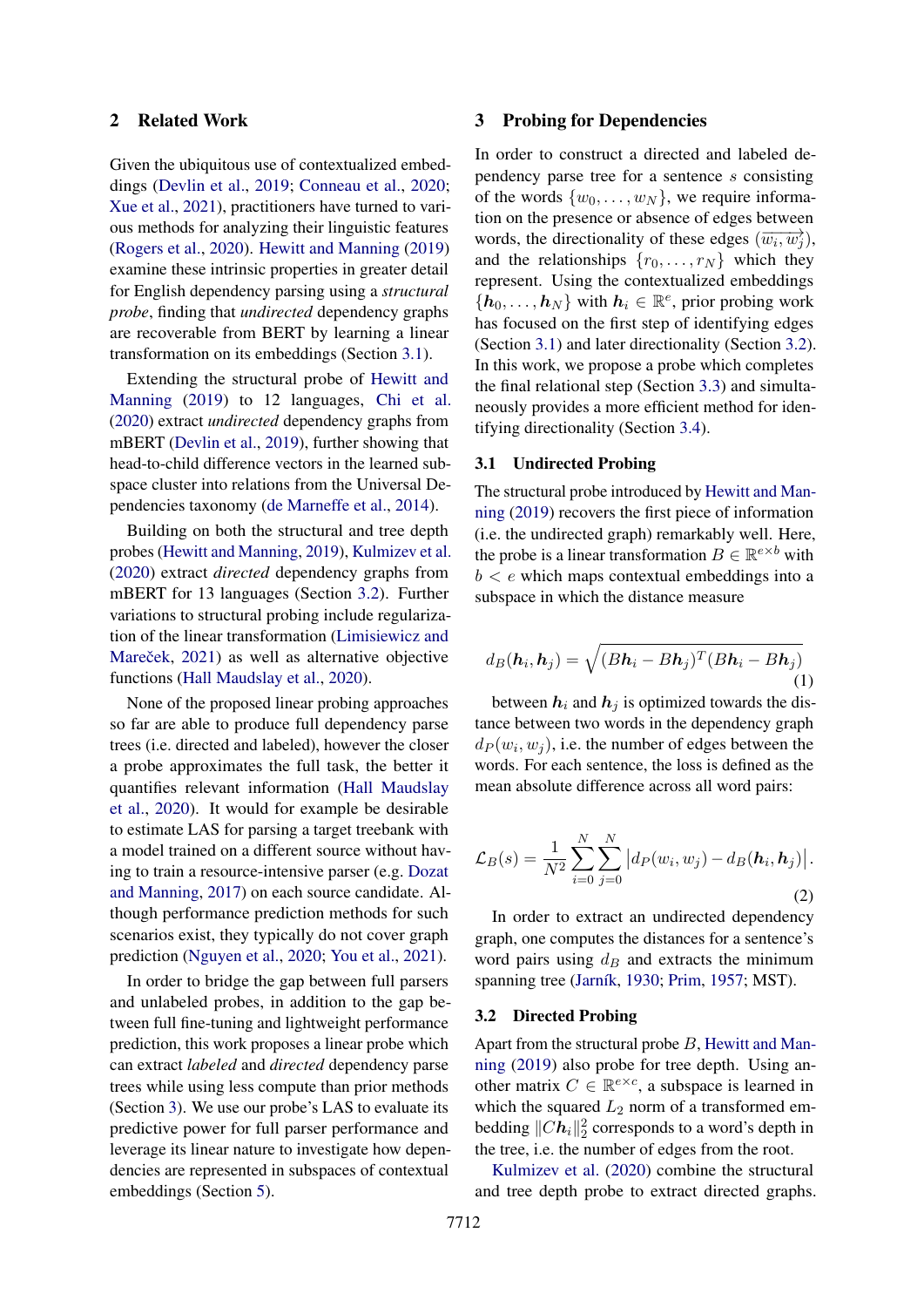This directed probe (DIRPROBE) constructs a score matrix  $M \in \mathbb{R}^{N \times N}$  for which each entry corresponds to a word pair's negative structural distance  $-d_B(h_i, h_j)$ . The shallowest node in the depth subspace  $C$  is set as root. Entries in  $M$  which correspond to an edge between  $w_i$  and  $w_j$  for which the word depths follow  $\|Ch_i\|_2^2 > \|Ch_j\|_2^2$  are set to −∞. A word's depth in subspace C therefore corresponds to edge directionality. The directed graph is built from  $M$  using Chu-Liu-Edmonds decoding [\(Chu and Liu,](#page-8-6) [1965;](#page-8-6) [Edmonds,](#page-8-7) [1967\)](#page-8-7).

DIRPROBE extracts directed dependency parse trees, however it would require additional complexity to label each edge with a relation (e.g. using an additional probe). In the following, we propose a probe which can extract both directionality and relations while using fewer parameters and no dynamic programming-based graph-decoding algorithm.

## <span id="page-2-1"></span>3.3 Relational Probing

The incoming edge of each word  $w_i$  is governed by a single relation. As such the task of dependency relation classification with  $l$  relations can be simplified to a labeling task using a linear transformation  $L \in \mathbb{R}^{e \times l}$  for which the probability of a word's relation  $r_i$  being of class  $l_k$  is given by:

$$
p(r_i = l_k | w_i) = \text{softmax}(L\mathbf{h}_i)_k \tag{3}
$$

and optimization uses standard cross-entropy loss given the gold label  $r_i^*$  for each word  $w_i$ :

$$
\mathcal{L}_L(s) = -\frac{1}{N} \sum_{i=0}^{N} \ln p(r_i^* | w_i) . \tag{4}
$$

Should dependency relations be encoded in contextualized embeddings, each dimension of the subspace L will correspond to the prevalence of information relevant to each relation, quantifiable using relation classification accuracy (RelAcc).

#### <span id="page-2-2"></span>3.4 Constructing Dependency Parse Trees

Combining structural probing (Section [3.1\)](#page-1-1) and dependency relation probing (Section [3.3\)](#page-2-1), we propose a new probe for extracting fully directed and labeled dependency trees (DEPPROBE). It combines undirected graphs and relational information in a computationally efficient manner, adding labels while requiring *less* parameters than prior unlabeled or multi-layer-perceptron-based approaches.

As outlined in Algorithm [1](#page-2-3) and illustrated in Figure [1,](#page-0-0) DEPPROBE uses the distance matrix  $D_B$ 

Algorithm 1: DEPPROBE Inference **1 input** Distance matrix  $D_B \in \mathbb{R}^{N \times N}$ ,  $p(l_k|w_i)$  of relation label  $l_k$  given  $w_i$ 2  $w_r \leftarrow \text{argmax } p(\text{root}|w_i)$  $w_i$  $\mathfrak{z} \mathcal{T}_w \leftarrow \{w_r\}, \mathcal{T}_e \leftarrow \{\}$ 4 while  $|\mathcal{T}_w| < N$  do  $\quad \quad \mathbf{s} \quad \left| \quad w_i, w_j \leftarrow \operatornamewithlimits{argmin}_{w_i, w_j} \, D_B(w_i \in \mathcal{T}_w, w_j) \right|$ 6  $r_j \leftarrow \text{argmax}$  $l_k$  $p(l_k|w_j)$  with  $l_k \neq$  root  $\tau$   $\top$   $\mathcal{T}_w \leftarrow \mathcal{T}_w \cup \{w_j\}$  $\mathbf{s} \left[ \begin{array}{c} \overbrace{\tau_e} \leftarrow \overline{\tau_e} \cup \{(\overbrace{w_i, w_j}, r_j)\} \end{array} \right]$ <sup>9</sup> end

<span id="page-2-3"></span>10 return  $\mathcal{T}_e$ 

derived from the structural probe  $B$  in conjunction with the relation probabilities of the relational probe  $L$  (line 1). The graph is first rooted using the word  $w_r$  for which  $p(\text{root}|w_r)$  is highest (line 2). Iterating over the remaining words until all  $w_i$  are covered in  $\mathcal{T}_w$ , an edge is drawn to each word  $w_i$ from its head  $w_i$  based on the minimum distance in  $D_B$ . The relation  $r_j$  for an edge  $(\overrightarrow{w_i}, \overrightarrow{w_j}, r_j)$  is determined by taking the relation label  $l_k$  which maximizes  $p(r_i = l_k | w_i)$  with  $l_k \neq$  root (line 6). The edge is then added to the set of labeled tree edges  $\mathcal{T}_e$ . With edge directionality being inferred as simply pointing away from the root, this procedure produces a dependency graph that is both directed and labeled without the need for additional complexity, running in  $\mathcal{O}(n^2)$  while dynamic programmingbased decoding such as DIRPROBE have runtimes of up to  $\mathcal{O}(n^3)$  (Stanojević and Cohen, [2021\)](#page-10-3).

Constructing dependency trees from untuned embeddings requires the matrices  $B$  and  $L$ , totaling  $e \cdot b + e \cdot l$  trainable parameters. Optimization can be performed using gradient descent on the sum of losses  $\mathcal{L}_B + \mathcal{L}_L$ . With  $l = 37$  relations in UD, this constitutes a substantially reduced training effort compared to prior probing approaches (with subspace dimensionalities  $b$  and  $c$  typically set to 128) and multiple magnitudes fewer fine-tuned parameters than for a full biaffine attention parser.

## <span id="page-2-0"></span>4 Experiments

#### 4.1 Setup

Parsers In our experiments, we use the deep biaffine attention parser (BAP) by [Dozat and Man](#page-8-5)[ning](#page-8-5) [\(2017\)](#page-8-5) as implemented in [van der Goot et al.](#page-10-4) [\(2021\)](#page-10-4) as an upper bound for MLM-based pars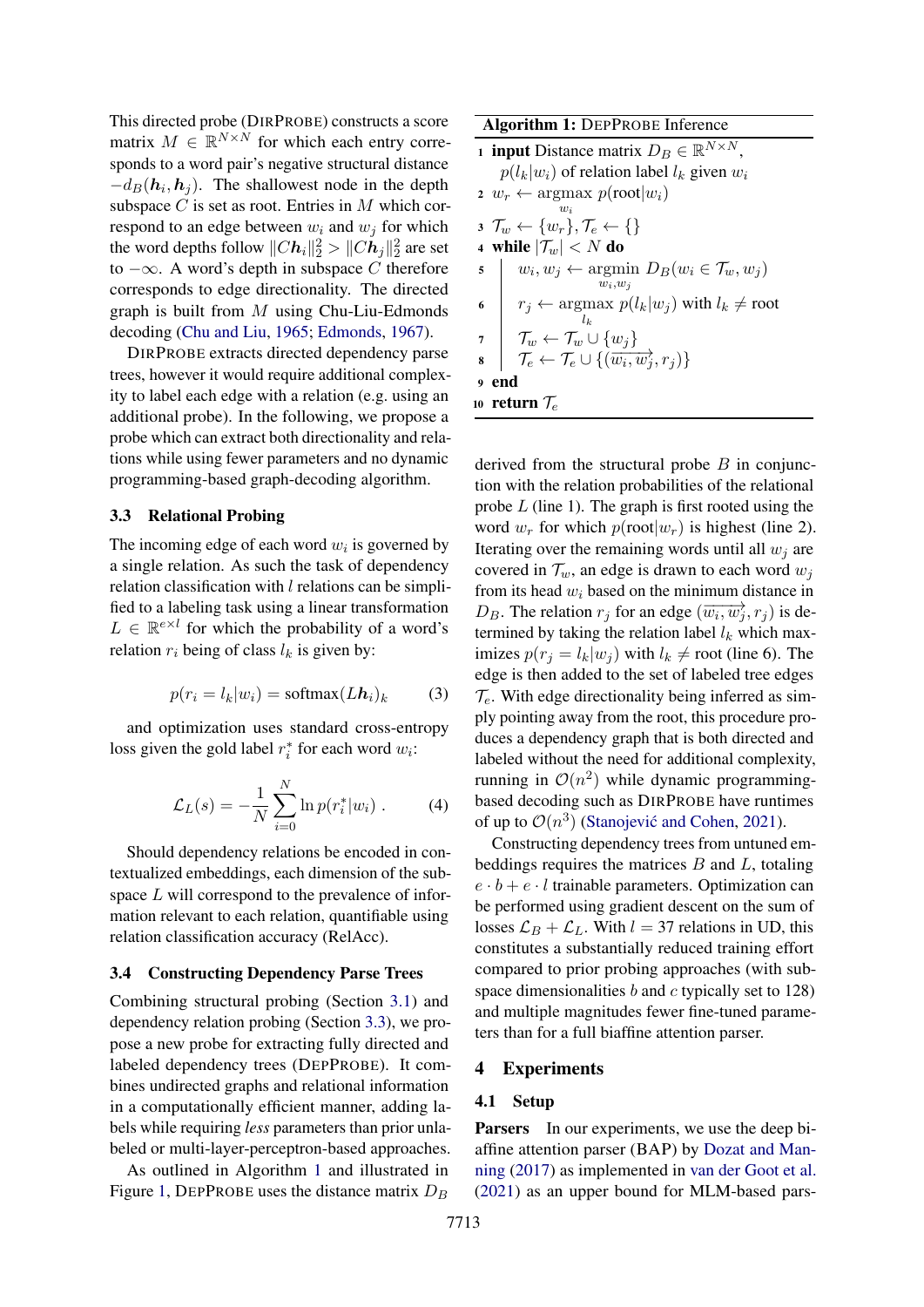ing performance. As it is closest to our work, we further reimplement DIRPROBE [\(Kulmizev et al.,](#page-9-1) [2020\)](#page-9-1) with  $b = 128$  and  $c = 128$ . Note that this approach produces directed, but unlabeled dependency graphs. Finally, we compare both methods to our directed and labeled probing approach, DEP-PROBE with  $b = 128$  and  $l = 37$ .

All methods use mBERT [\(Devlin et al.,](#page-8-1) [2019\)](#page-8-1) as their encoder ( $e = 768$ ). For BAP, training the model includes fine-tuning the encoder's parameters, while for both probes they remain fixed and only the linear transformations are adjusted. This results in 183M tuned parameters for BAP, 197k for DIRPROBE and 127k for DEPPROBE. Hyperparameters are set to the values reported by the authors,[2](#page-3-0) while for DEPPROBE we perform an initial tuning step in Section [4.2.](#page-3-1)

Target Treebanks As targets, we use the set of 13 treebanks proposed by [Kulmizev et al.](#page-9-7) [\(2019\)](#page-9-7), using versions from Universal Dependencies v2.8 [\(Zeman et al.,](#page-10-5) [2021\)](#page-10-5). They are diverse with respect to language family, morphological complexity and script (Appendix [A\)](#page-12-0). This set further includes EN-EWT [\(Silveira et al.,](#page-9-8) [2014\)](#page-9-8) which has been used in prior probing work for hyperparameter tuning, allowing us to tune DEPPROBE on the same data.

Metrics We report labeled attachment scores (LAS) wherever possible (BAP, DEPPROBE) and unlabeled attachment scores (UAS) for all methods. For DEPPROBE's hyperparameters, we evaluate undirected, unlabeled attachment scores (UUAS) as well as relation classification accuracy (RelAcc). One notable difference to prior work is that we include punctuation both during training and evaluation — contrary to prior probing work which excludes all punctuation [\(Hewitt and Manning,](#page-9-0) [2019;](#page-9-0) [Kulmizev et al.,](#page-9-1) [2020;](#page-9-1) [Hall Maudslay et al.,](#page-8-0) [2020\)](#page-8-0) — since we are interested in the full parsing task.

Training Each method is trained on each target treebank's training split and is evaluated on the test split. For cross-lingual transfer, models trained on one language are evaluated on the test splits of all other languages without any further tuning. For DEPPROBE tuning (Section [4.2\)](#page-3-1) we use the development split of EN-EWT.

BAP uses the training schedule implemented in [van der Goot et al.](#page-10-4) [\(2021\)](#page-10-4) while DIRPROBE and

<span id="page-3-2"></span>

Figure 2: Layer-wise Performance on EWT (Dev) for DEPPROBE as measured by UUAS for the structural probe B and RelAcc for the relational probe L.

DEPPROBE use AdamW [\(Loshchilov and Hutter,](#page-9-9) [2019\)](#page-9-9) with a learning rate of  $10^{-3}$  which is reduced by a factor of 10 each time the loss plateaus (see also [Hewitt and Manning,](#page-9-0) [2019\)](#page-9-0).

Both probing methods are implemented using PyTorch [\(Paszke et al.,](#page-9-10) [2019\)](#page-9-10) and use mBERT as implemented in the Transformers library [\(Wolf](#page-10-6) [et al.,](#page-10-6) [2020\)](#page-10-6). Each model is trained with three random initializations of which we report the mean.

## <span id="page-3-1"></span>4.2 DEPPROBE Tuning

As prior work has repeatedly found that MLM layers encode different linguistic information, the layers which are most relevant for a probe's task are typically first identified [\(Tenney et al.,](#page-10-0) [2019;](#page-10-0) [Hewitt](#page-9-0) [and Manning,](#page-9-0) [2019\)](#page-9-0). Following this paradigm, we train DEPPROBE on embeddings from each layer of mBERT. Layer 0 is equivalent to the first, noncontextualized embeddings while layer 12 is the output of the last attention heads. The probe is trained on EN-EWT and evaluated on its development split using UUAS for the structural transformation  $B$  (akin to [Hewitt and Manning,](#page-9-0) [2019\)](#page-9-0) as well as RelAcc for the relational transformation L.

Figure [2](#page-3-2) shows that structure is most prevalent around layer 6 at 78 UUAS, corroborating the 6–8 range identified by prior work [\(Tenney et al.,](#page-10-0) [2019;](#page-10-0) [Hewitt and Manning,](#page-9-0) [2019;](#page-9-0) [Chi et al.,](#page-8-3) [2020\)](#page-8-3). Dependency relations are easiest to retrieve at around layer 7 with an accuracy of 86%. The standard deviation across initializations is around 0.1 in both cases. Based on these tuning results, we use layer 6 for structural probing and layer 7 for relational probing in the following experiments.

<span id="page-3-0"></span> $2$ For better comparability, we use the best single layer reported by [Kulmizev et al.](#page-9-1) [\(2020\)](#page-9-1) instead of the weighted sum over all layers.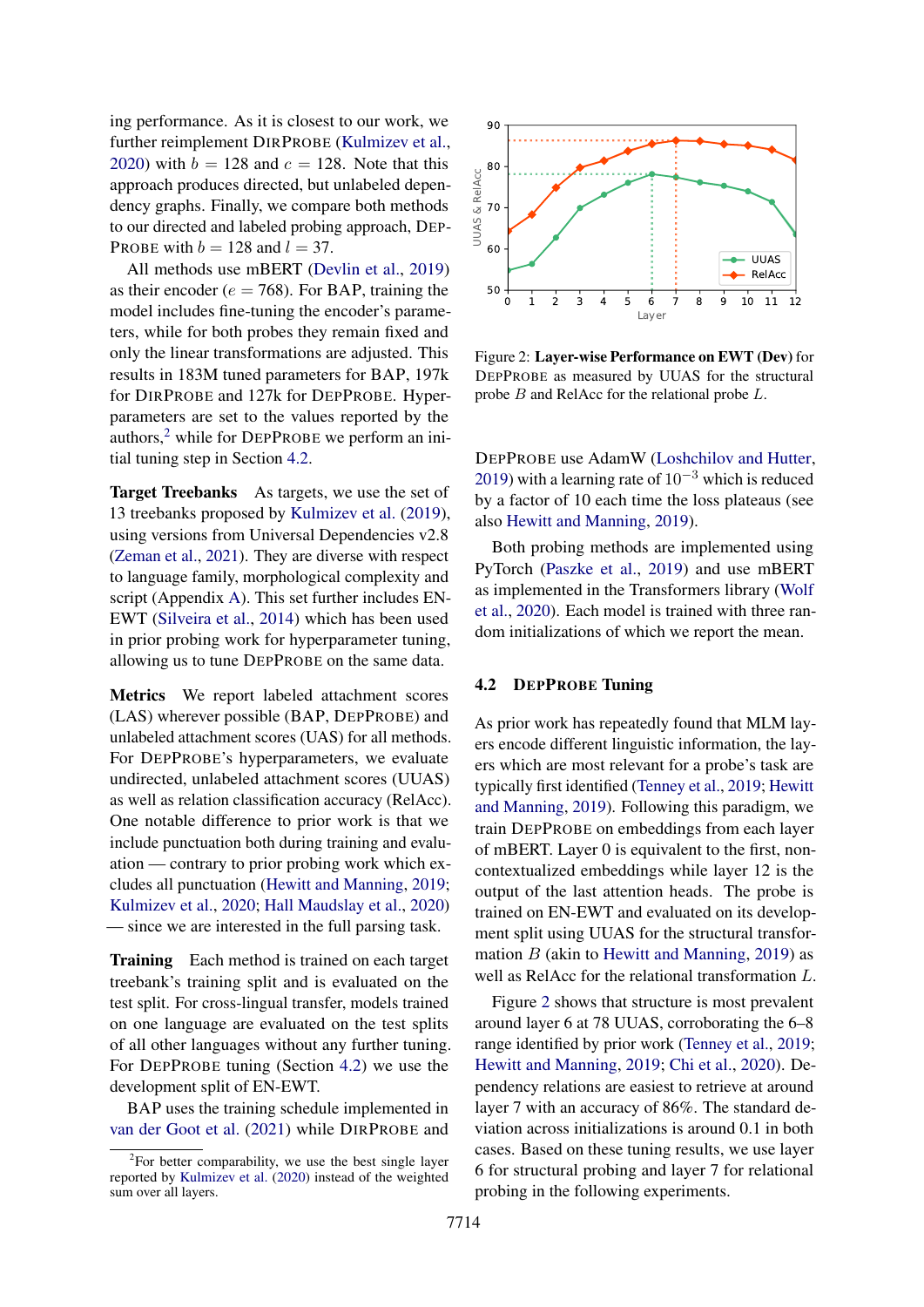<span id="page-4-0"></span>

Figure 3: In-language and Cross-lingual Transfer Performance for 13 target treebanks (train  $\rightarrow$  test) in UAS for BAP (fully tuned parser), DEPPROBE, DIRPROBE and LAS for BAP, DEPPROBE (DIRPROBE is unlabeled).

#### 4.3 Parsing Performance

Figure [3](#page-4-0) lists UAS for all methods and LAS for BAP and DEPPROBE both on target-language test data  $(=L)$  and zero-shot transfer targets  $(¬L)$ . Table [3c](#page-4-0) further shows the mean results for each setting.

Unsurprisingly, the full parametrization of BAP performs best, with in-language scores of 88 LAS and 91 UAS. For zero-shot transfer, these scores drop to 35 LAS and 52 UAS, with some language pairs seeing differences of up to 85 points: e.g. JA  $\rightarrow$  JA (93 LAS) versus AR  $\rightarrow$  JA (8 LAS) in Figure [3a.](#page-4-0) This again confirms the importance of selecting appropriate source data for any given target.

Both probes, with their limited parametrization, fall short of the full parser's performance, but still reach up to 73 LAS and 79 UAS. DIRPROBE has a mean in-language UAS which is 3 points higher than for DEPPROBE, attributable to the more complex decoder. Due to DIRPROBE's output structures being unlabeled, we cannot compare LAS.

DEPPROBE reaches a competitive 67 UAS despite its much simpler decoding procedure and appears to be more stable for zero-shot transfer as it outperforms DIRPROBE by around 2 UAS while

maintaining a lower standard deviation. Most importantly, it produces directed and *labeled* parses such that we can fully compare it to BAP. Considering that DEPPROBE has more than three orders of magnitude fewer tunable parameters, a mean inlanguage LAS of 60 is considerable and highlights the large degree of latent dependency information in untuned, contextual embeddings. For zero-shot transfer, the performance gap to BAP narrows to 13 LAS and 14 UAS.

#### <span id="page-4-1"></span>4.4 Transfer Prediction

Given that DEPPROBE provides a highly parameterefficient method for producing directed, labeled parse trees, we next investigate whether its performance patterns are indicative of the full parser's performance and could aid in selecting an appropriate source treebank for a given target without having to train the 183 million parameters of BAP.

Setup Comparing UAS and LAS of BAP with respective scores of DEPPROBE and DIRPROBE, we compute the Pearson correlation coefficient  $\rho$ and the weighted Kendall's  $\tau_w$  [\(Vigna,](#page-10-7) [2015\)](#page-10-7). The latter can be interpreted as corresponding to a cor-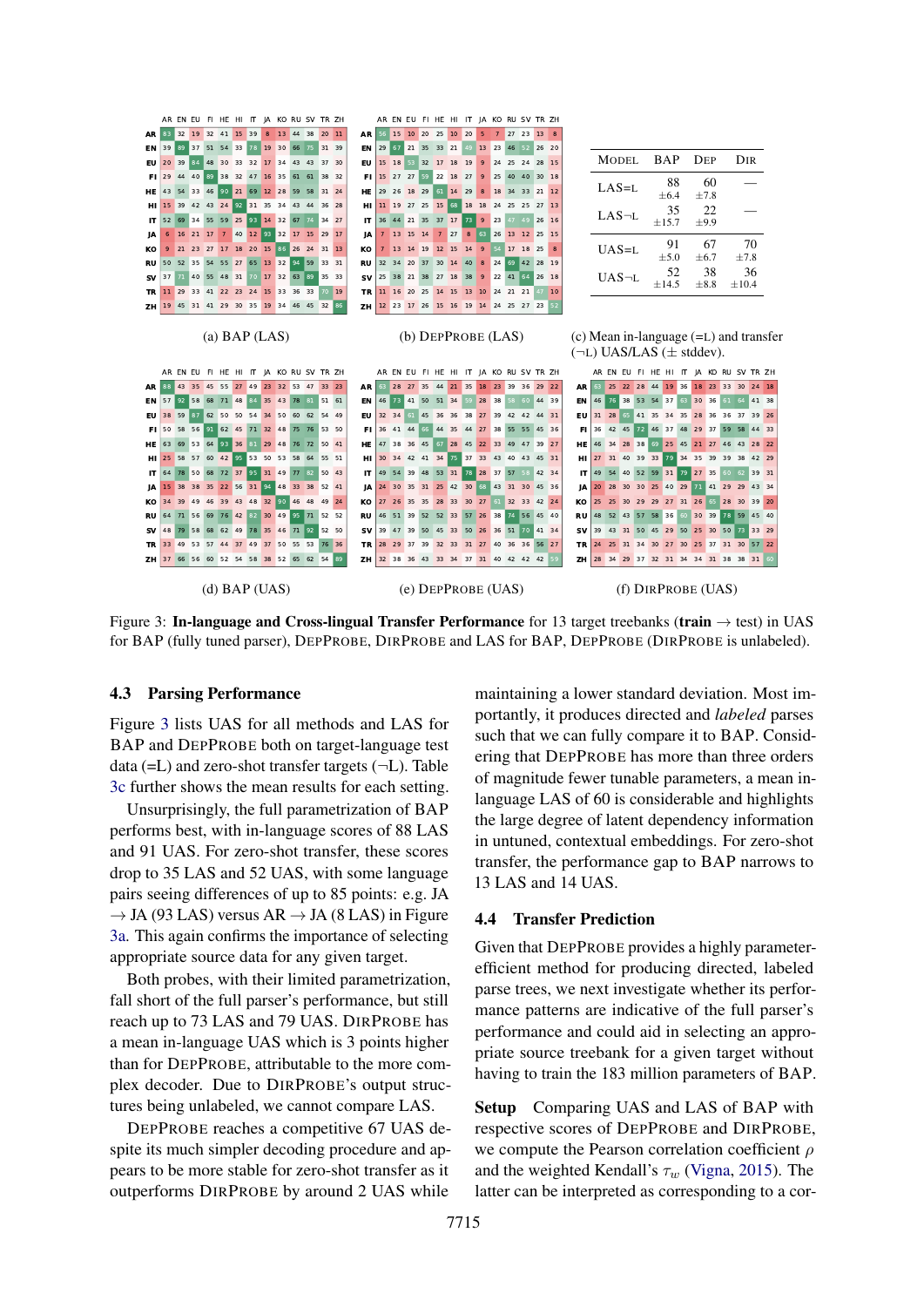<span id="page-5-1"></span>

| <b>MODEL</b>                       | LAS     |          | UAS        |            |
|------------------------------------|---------|----------|------------|------------|
|                                    | $\iota$ | $\tau_w$ | ρ          | $\tau_{w}$ |
| L2V                                | -86-    | 72 80    |            | .70        |
| <b>DIRPROBE</b><br><b>DEPPROBE</b> | .97     | .88      | .91<br>-94 | -81<br>-85 |
|                                    |         |          |            |            |

Table 1: **Transfer Correlation with BAP.** Pearson  $\rho$ and weighted Kendall's  $\tau_w$  for BAP's LAS and UAS with respect to DIRPROBE's UAS, DEPPROBE's UAS and LAS as well as lang2vec cosine similarity (L2V).

relation in  $[-1, 1]$ , and that given a probe ranking one source treebank over another, the probability of this higher rank corresponding to higher performance in the full parser is  $\frac{\tau_w+1}{2}$ . All reported correlations are significant at  $p < 0.001$ . Similarly, differences between correlation coefficients are also significant at  $p < 0.001$  as measured using a standard Z-test. In addition to the probes, we also compare against a method commonly employed by practitioners by using the cosine similarity of typological features from the URIEL database as represented in lang2vec [\(Littell et al.,](#page-9-11) [2017;](#page-9-11) L2V) between our 13 targets (details in Appendix [A\)](#page-12-0).

Results Table [1](#page-5-1) shows that the L2V baseline correlates with final parser performance, but that actual dependency parses yield significantly higher correlation and predictive power. For UAS, we find that despite having similar attachment scores, DEP-PROBE performance correlates higher with BAP than that of DIRPROBE, both with respect to predicting the ability to parse any particular language as well as ranking the best source to transfer from. Using the labeled parse trees of DEPPROBE results in almost perfect correlation with BAP's LAS at  $\rho = .97$  as well as a  $\tau_w$  of .88, highlighting the importance of modeling the full task and including dependency relation information. Using Kendall's  $\tau_w$  with respect to LAS, we can estimate that selecting the highest performing source treebank from DEPPROBE to train the full parser will be the best choice 94% of the time for any treebank pair.

## <span id="page-5-0"></span>5 Analysis

## <span id="page-5-3"></span>5.1 Tree Depth versus Relations

Why does DEPPROBE predict transfer performance more accurately than DIRPROBE despite its simpler architecture? As each probe consists only of two matrices optimized to extract tree structural, depth

<span id="page-5-2"></span>

| <b>MODEL</b>             | LAS    |                   | <b>UAS</b> |          |
|--------------------------|--------|-------------------|------------|----------|
|                          | $\rho$ | $\tau_w$          | $\rho$     | $\tau_w$ |
| $SSA-STRUCT$ .68 .42 .60 |        |                   |            | .43      |
| $SSA-DEPTH$              | -62.   | 34 53             |            | .35      |
| <b>SSA-REL</b>           |        | $.73$ $.55$ $.65$ |            | -53      |

Table 2: SSA Correlation with BAP. Pearson ρ and weighted Kendall's  $\tau_w$  for BAP's LAS and UAS with respect to subspace angles between structural (STRUCT), depth (DEPTH) and relation probes (REL).

or relational information, we can directly compare the similarity of all task-relevant parameters across languages against the full BAP's cross-lingual performance.

In order to measure the similarity of probe matrices from different languages, we use mean subspace angles [\(Knyazev and Argentati,](#page-9-12) [2002;](#page-9-12) SSA), similarly to prior probing work [\(Chi et al.,](#page-8-3) [2020\)](#page-8-3). Intuitively, SSA quantifies the energy required to transform one matrix to another by converting the singular values of the transformation into angles between 0° and 90°. SSAs are computed for the structural probe (SSA-STRUCT) which is equivalent in both methods, DIRPROBE's depth probe (SSA-DEPTH) and DEPPROBE's relational probe (SSA-REL). We use Pearson  $\rho$  and the weighted Kendall's  $\tau_w$  to measure the correlation between cross-lingual probe SSAs and BAP performance. This allows us to investigate which type of information is most important for final parsing performance.

From Table [2,](#page-5-2) we can observe that SSAs between probes of different languages correlate less with transfer performance than UAS or LAS (Table [1\)](#page-5-1), underlining the importance of extracting full parses. Among the different types of dependency information, we observe that SSAs between the *relational* probes used by DEPPROBE correlate highest with final performance at .73 for LAS and .65 for UAS. Structural probing correlates significantly both with BAP's LAS and UAS at .68 and .60 respectively, but to a lesser degree. Probes for tree depth have the lowest correlation at .62 for LAS and .53 for UAS. Despite tree depth being a distinctive syntactic feature for language pairs such as the agglutinative Turkish and the more function word-based English, depth is either not as relevant for BAP or may be represented less consistently in embeddings across languages, leading to lower correlation between SSAs and final performance.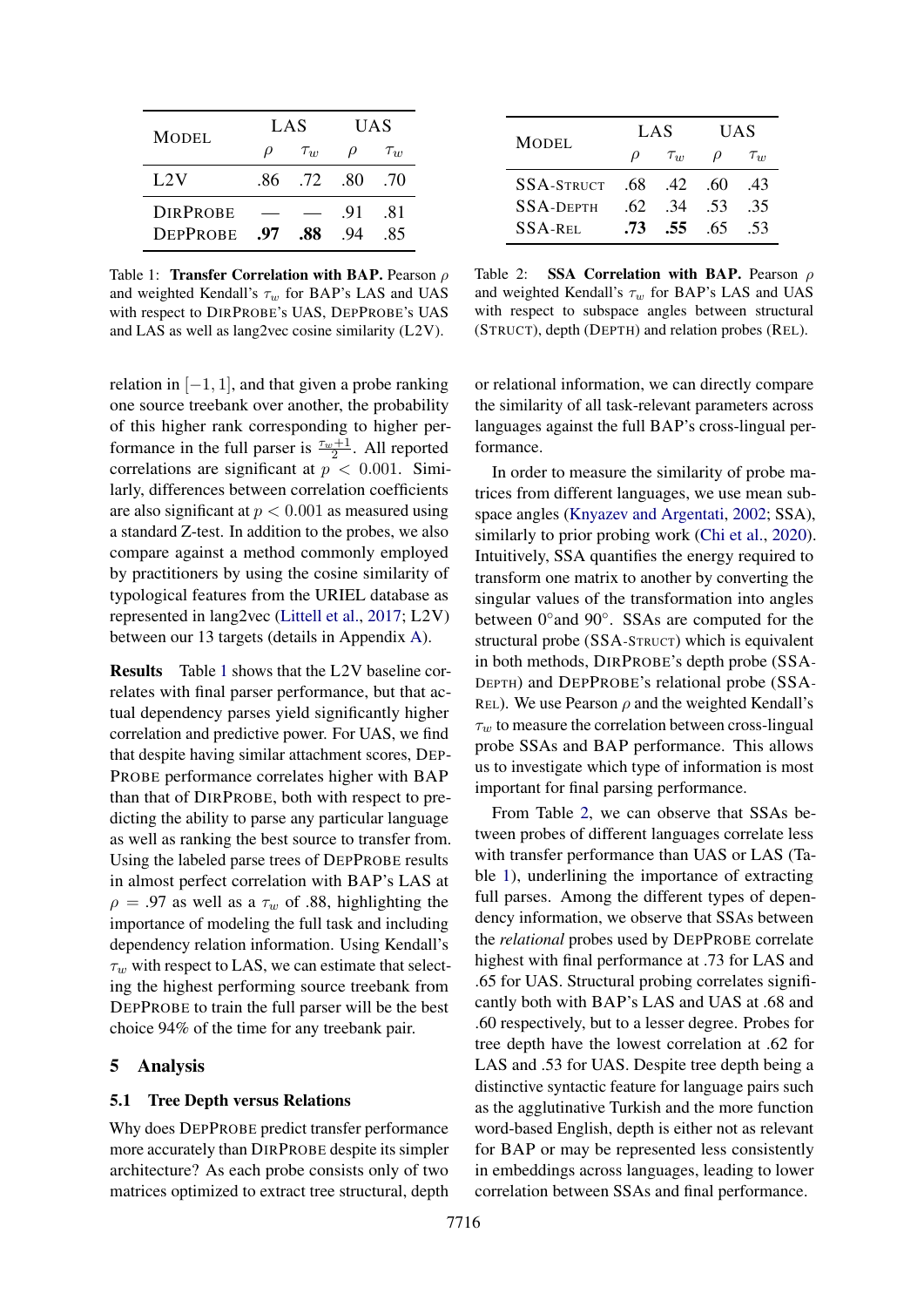#### <span id="page-6-0"></span>5.2 Full Parser versus Probe

In the following analysis we investigate performance differences between the full BAP and DEP-PROBE across all 13 targets in order to identify finer-grained limitations of the linear approach and also which kinds of dependencies benefit from full parameter tuning and non-linear decoding.

Edge Length Figure [5](#page-7-0) shows offsets between gold and predicted head positions. The majority of heads are predicted correctly with a ratio of 92.1% for BAP and 69.7% for DEPPROBE. Both methods are less accurate in predicting long-distance edges with length 150–250, resulting in offsets of ca. 100 (aggregated into  $\langle$  and  $\rangle$  in Figure [5\)](#page-7-0). Most likely, this is due to these edges' overall sparsity in the data (only 6.7% of edges cover a distance of more than 10 tokens) as well as their higher overall subjective difficulty. Nonetheless, BAP is able to capture such dependencies more accurately as shown by its lower error rates for long edges compared to those of DEPPROBE.

In addition to very distant head nodes, BAP also seems to recover more of the nuanced edges in the [−5, 5] interval. This range is particularly impactful for downstream performance as the edges in our target treebanks have a median length of 2 (mean length 3.62 with  $\sigma = 5.70$ ). The structural probing loss (Equation [2\)](#page-1-3) and the simple linear parametrization of the probe are able to capture a large number of these edges as evidenced by overall low error rates, but lack the necessary expressivity in order to accurately capture all cases.

Relations Looking at RelAcc for each category in the UD taxonomy [\(de Marneffe et al.,](#page-8-4) [2014\)](#page-8-4) in Figure [4](#page-7-1) allows us to identify where higher parametrization and more complex decoding are required for high parsing performance. While we again observe that performance on all relations is higher for BAP than for DEPPROBE, a large subset of the relations is characterized by comparable or equivalent performance. These include simple punctuation (punct), but also the majority of function word relations such as aux, case, clf, det and mark as well as coordination (e.g.  $cc$ ,  $conj$ ). We attribute the high performance of DEPPROBE on these relations to the fact that the words used to express them typically stem from closed classes and consequently similar embeddings: e.g., determiners "the/a/an" (EN), case markers "di/da" (IT).

Interestingly, some relations expressed through

open class words are also captured by the linear probe. These include the modifiers advmod, amod and discourse as well as some nominal relations such as expl, nmod, nsubj and nummod. As prior work has identified PoS information in untuned embeddings [\(Tenney et al.,](#page-10-0) [2019\)](#page-10-0), the modifiers are likely benefiting from the same embedding features. The fact that DEP-PROBE nonetheless identifies syntax-specific relations such as nsubj, and to a lesser degree obj and obl, indicates the presence of contextdependent syntactic information in addition to PoS.

The larger the set of possible words for a relation, the more difficult it is to capture with the probe. The functional cop (copula) relation provides an informative example: In English (and related languages), it is almost exclusively assigned to the verb "be" resulting in 85% RelAcc, while in non-European languages such as Japanese it can be ascribed to a larger set which often overlaps with other relations (e.g. aux) resulting in 65% RelAcc. BAP adapts to each language by tuning all parameters while DEPPROBE, using fixed embeddings, reaches competitive scores on European languages, but performs worse in non-European settings (details in Appendix [B\)](#page-12-1).

Besides capturing larger variation in surface forms, BAP also appears to benefit from higher expressivity when labeling clausal relations such as ccomp, csubj. These relations are often characterized not only by surface form variation, but also by PoS variation of head/child words and overlap with other relation types (e.g. clausal subjects stem from verbs or adjectives), making them difficult to distinguish in untuned embeddings. Simultaneously, they often span longer edges compared to determiners or other function words.

Another relation of particular importance is root as it determines the direction of all edges predicted by DEPPROBE. An analysis of the 14% RelAcc difference to BAP reveals that both methods most frequently confuse root with relations that fit the word's PoS, e.g. NOUN roots with nsubj or nmod. For the majority PoS VERB (70% of all root), we further observe that DEPPROBE predicts twice as many xcomp and parataxis confusions compared to BAP, likely attributable to their root-similar function in subclauses. Since their distinction hinges on context, the full parser, which also tunes the contextual encoder, is better equipped to differentiate between them.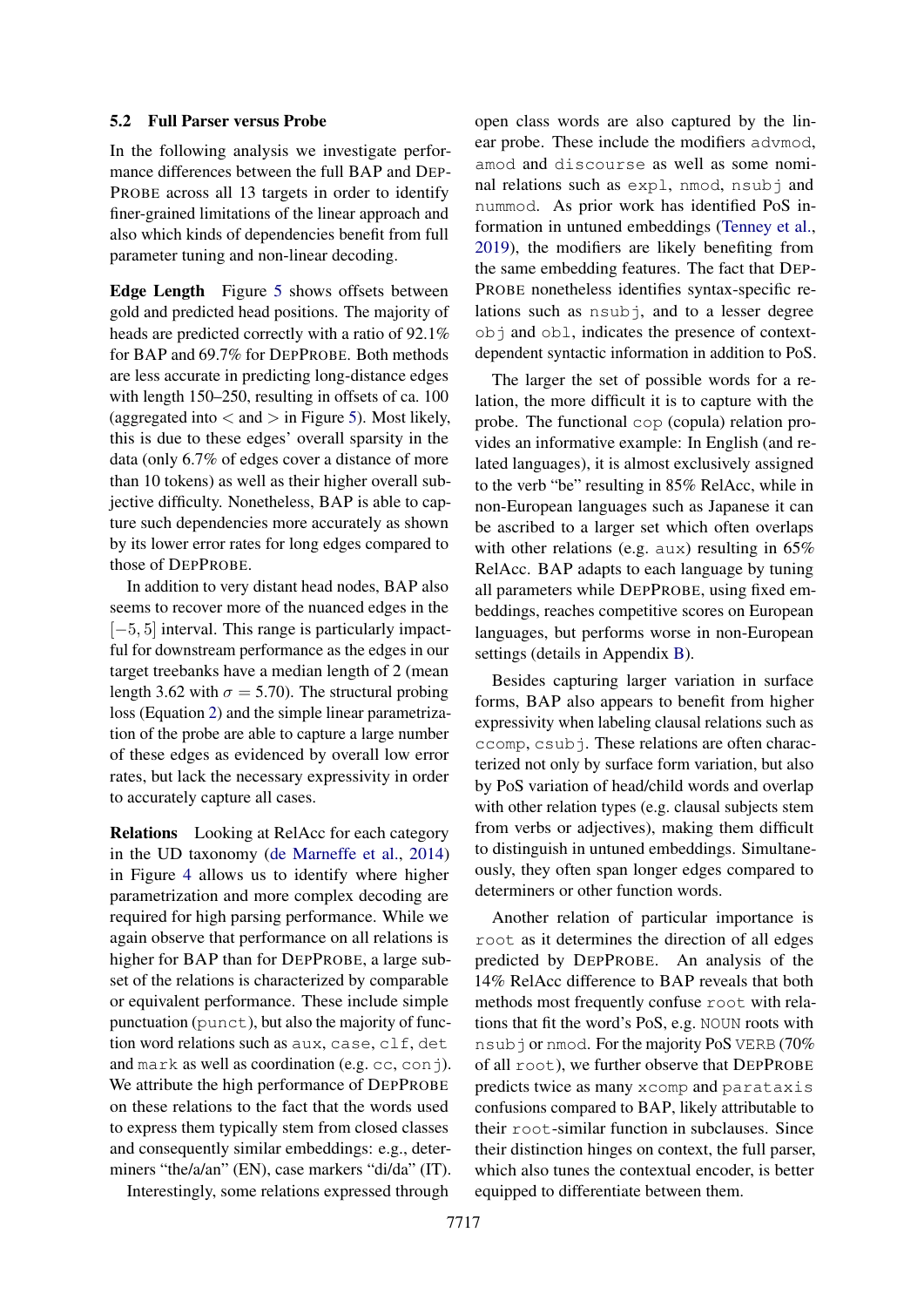<span id="page-7-1"></span>

Figure 4: Relation Accuracy of BAP and DEPPROBE compared for all 13 in-language targets, grouped according to the Universal Dependencies taxonomy [\(de Marneffe et al.,](#page-8-4) [2014\)](#page-8-4).

<span id="page-7-0"></span>

Figure 5: Ratio of Offsets between Gold and Predicted Heads for BAP and DEPPROBE (i.e. 0 is correct) across all 13 targets.

The last category in which BAP outperforms DEPPROBE includes rare, treebank-specific relations such as reparandum (reference from a corrected word to an erroneous one). Again, the larger number of tunable parameters in addition to the non-linear decoding procedure of the full parser enable it to capture more edge cases while DEP-PROBE's linear approach can only approximate a local optimum for any relations which are represented non-linearly.

Efficiency When using a probe for performance prediction, it is important to consider its computational efficiency over the full parser's fine-tuning procedure. In terms of tunable parameters, DEP-PROBE has 36% fewer parameters than DIRPROBE and three orders of magnitude fewer parameters than BAP. In practice, this translates to training times in the order of minutes instead of hours.

Despite its simple  $\mathcal{O}(n^2)$  decoding procedure compared to dynamic programming-based graphdecoding algorithms  $(\mathcal{O}(n^3))$ , DEPPROBE is able to extract full dependency trees which correlate highly with downstream performance while maintaining high efficiency (Section [4.4\)](#page-4-1).

#### 6 Conclusion

With DEPPROBE, we have introduced a novel probing procedure to extract fully labeled and directed dependency trees from untuned, contextualized embeddings. Compared to prior approaches which extract structures lacking labels, edge directionality or both, our method retains a simple linear parametrization which is in fact more lightweight and does not require complex decoders (Section [3\)](#page-1-0).

To the best of our knowledge, this is the first linear probe which can be used to estimate LAS from untuned embeddings. Using this property, we evaluated the predictive power of DEPPROBE on cross-lingual parsing with respect to the transfer performance of a fully fine-tuned biaffine attention parser. Across the considered 169 language pairs, DEPPROBE is surprisingly effective: Its LAS correlates significantly ( $p < 0.001$ ) and most highly compared with unlabeled probes or competitive language feature baselines, choosing the best source treebank in 94% of all cases (Section [4\)](#page-2-0).

Leveraging the linearity of the probe to analyze structural and relational subspaces in mBERT embeddings, we find that dependency *relation* information is particularly important for parsing performance and cross-lingual transferability, compared to both tree depth and structure. DEPPROBE, which models structure and relations, is able to recover many functional and syntactic relations with competitive accuracy to the full BAP (Section [5\)](#page-5-0).

Finally, the substantially higher efficiency of DEPPROBE with respect to time and compute make it suitable for accurate parsing performance prediction. As contemporary performance prediction methods lack formulations for graphical tasks and handcrafted features such as lang2vec are not available in all transfer settings (e.g. document domains, MLM encoder choice), we see linear approaches such as DEPPROBE as a valuable alternative.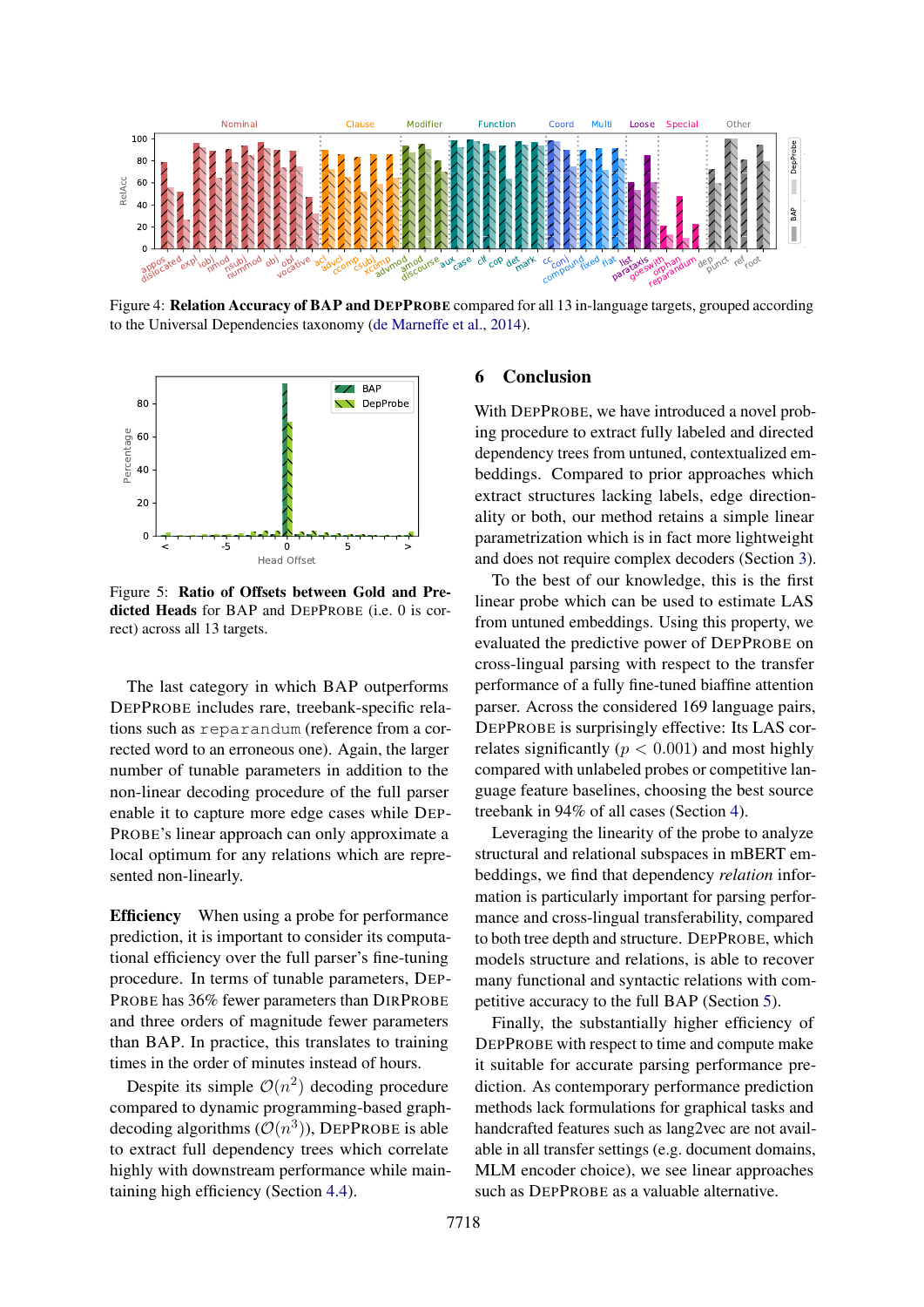## Acknowledgements

We would like to thank the NLPnorth group for insightful discussions on this work — in particular Elisa Bassignana and Mike Zhang. Additional thanks to ITU's High-performance Computing Cluster team. Finally, we thank the anonymous reviewers for their helpful feedback. This research is supported by the Independent Research Fund Denmark (Danmarks Frie Forskningsfond; DFF) grant number 9063-00077B.

## References

- <span id="page-8-9"></span>Maria Jesus Aranzabe, Aitziber Atutxa, Kepa Bengoetxea, Arantza Diaz de Ilarraza, Iakes Goenaga, Koldo Gojenola, and Larraitz Uria. 2015. Automatic conversion of the Basque dependency treebank to universal dependencies. In *Proceedings of the fourteenth international workshop on treebanks an linguistic theories (TLT14)*, pages 233–241.
- <span id="page-8-11"></span>Masayuki Asahara, Hiroshi Kanayama, Takaaki Tanaka, Yusuke Miyao, Sumire Uematsu, Shinsuke Mori, Yuji Matsumoto, Mai Omura, and Yugo Murawaki. 2018. [Universal Dependencies version 2 for](https://aclanthology.org/L18-1287) [Japanese.](https://aclanthology.org/L18-1287) In *Proceedings of the Eleventh International Conference on Language Resources and Evaluation (LREC 2018)*, Miyazaki, Japan. European Language Resources Association (ELRA).
- <span id="page-8-10"></span>Cristina Bosco, Felice Dell'Orletta, Simonetta Montemagni, Manuela Sanguinetti, and Maria Simi. 2014. The EVALITA 2014 dependency parsing task. In *EVALITA 2014 Evaluation of NLP and Speech Tools for Italian*, pages 1–8. Pisa University Press.
- <span id="page-8-3"></span>Ethan A. Chi, John Hewitt, and Christopher D. Manning. 2020. [Finding universal grammatical rela](https://doi.org/10.18653/v1/2020.acl-main.493)[tions in multilingual BERT.](https://doi.org/10.18653/v1/2020.acl-main.493) In *Proceedings of the 58th Annual Meeting of the Association for Computational Linguistics*, pages 5564–5577, Online. Association for Computational Linguistics.
- <span id="page-8-6"></span>Yoeng-Jin Chu and Tseng-Hong Liu. 1965. On the shortest arborescence of a directed graph. *Scientia Sinica*, 14:1396–1400.
- <span id="page-8-12"></span>Jayeol Chun, Na-Rae Han, Jena D. Hwang, and Jinho D. Choi. 2018. [Building Universal Depen](https://aclanthology.org/L18-1347)[dency treebanks in Korean.](https://aclanthology.org/L18-1347) In *Proceedings of the Eleventh International Conference on Language Resources and Evaluation (LREC 2018)*, Miyazaki, Japan. European Language Resources Association (ELRA).
- <span id="page-8-2"></span>Alexis Conneau, Kartikay Khandelwal, Naman Goyal, Vishrav Chaudhary, Guillaume Wenzek, Francisco Guzmán, Edouard Grave, Myle Ott, Luke Zettlemoyer, and Veselin Stoyanov. 2020. [Unsupervised](https://doi.org/10.18653/v1/2020.acl-main.747) [cross-lingual representation learning at scale.](https://doi.org/10.18653/v1/2020.acl-main.747) In

*Proceedings of the 58th Annual Meeting of the Association for Computational Linguistics*, pages 8440– 8451, Online. Association for Computational Linguistics.

- <span id="page-8-4"></span>Marie-Catherine de Marneffe, Timothy Dozat, Natalia Silveira, Katri Haverinen, Filip Ginter, Joakim Nivre, and Christopher D. Manning. 2014. [Uni](http://www.lrec-conf.org/proceedings/lrec2014/pdf/1062_Paper.pdf)[versal Stanford dependencies: A cross-linguistic ty](http://www.lrec-conf.org/proceedings/lrec2014/pdf/1062_Paper.pdf)[pology.](http://www.lrec-conf.org/proceedings/lrec2014/pdf/1062_Paper.pdf) In *Proceedings of the Ninth International Conference on Language Resources and Evaluation (LREC'14)*, pages 4585–4592, Reykjavik, Iceland. European Language Resources Association (ELRA).
- <span id="page-8-1"></span>Jacob Devlin, Ming-Wei Chang, Kenton Lee, and Kristina Toutanova. 2019. [BERT: Pre-training of](https://doi.org/10.18653/v1/N19-1423) [deep bidirectional transformers for language under](https://doi.org/10.18653/v1/N19-1423)[standing.](https://doi.org/10.18653/v1/N19-1423) In *Proceedings of the 2019 Conference of the North American Chapter of the Association for Computational Linguistics: Human Language Technologies, Volume 1 (Long and Short Papers)*, pages 4171–4186, Minneapolis, Minnesota. Association for Computational Linguistics.
- <span id="page-8-5"></span>Timothy Dozat and Christopher D. Manning. 2017. [Deep biaffine attention for neural dependency pars](https://openreview.net/forum?id=Hk95PK9le)[ing.](https://openreview.net/forum?id=Hk95PK9le) In *5th International Conference on Learning Representations, ICLR 2017, Toulon, France, April 24-26, 2017, Conference Track Proceedings*. Open-Review.net.
- <span id="page-8-13"></span>Kira Droganova, Olga Lyashevskaya, and Daniel Zeman. 2018. Data conversion and consistency of monolingual corpora: Russian UD treebanks. In *Proceedings of the 17th international workshop on treebanks and linguistic theories (tlt 2018)*, 155, pages 53–66.
- <span id="page-8-7"></span>Jack Edmonds. 1967. Optimum branchings. *Journal of Research of the National Bureau of Standards, B*, 71:233–240.
- <span id="page-8-8"></span>Jan Hajič, Otakar Smrž, Petr Zemánek, Petr Pajas, Jan Šnaidauf, Emanuel Beška, Jakub Krácmar, and Kamila Hassanová. 2009. Prague Arabic dependency treebank 1.0.
- <span id="page-8-0"></span>Rowan Hall Maudslay, Josef Valvoda, Tiago Pimentel, Adina Williams, and Ryan Cotterell. 2020. [A tale of](https://doi.org/10.18653/v1/2020.acl-main.659) [a probe and a parser.](https://doi.org/10.18653/v1/2020.acl-main.659) In *Proceedings of the 58th Annual Meeting of the Association for Computational Linguistics*, pages 7389–7395, Online. Association for Computational Linguistics.
- <span id="page-8-14"></span>Charles R. Harris, K. Jarrod Millman, Stéfan J. van der Walt, Ralf Gommers, Pauli Virtanen, David Cournapeau, Eric Wieser, Julian Taylor, Sebastian Berg, Nathaniel J. Smith, Robert Kern, Matti Picus, Stephan Hoyer, Marten H. van Kerkwijk, Matthew Brett, Allan Haldane, Jaime Fernández del Río, Mark Wiebe, Pearu Peterson, Pierre Gérard-Marchant, Kevin Sheppard, Tyler Reddy, Warren Weckesser, Hameer Abbasi, Christoph Gohlke, and Travis E. Oliphant. 2020. [Array programming with](https://doi.org/10.1038/s41586-020-2649-2) [NumPy.](https://doi.org/10.1038/s41586-020-2649-2) *Nature*, 585(7825):357–362.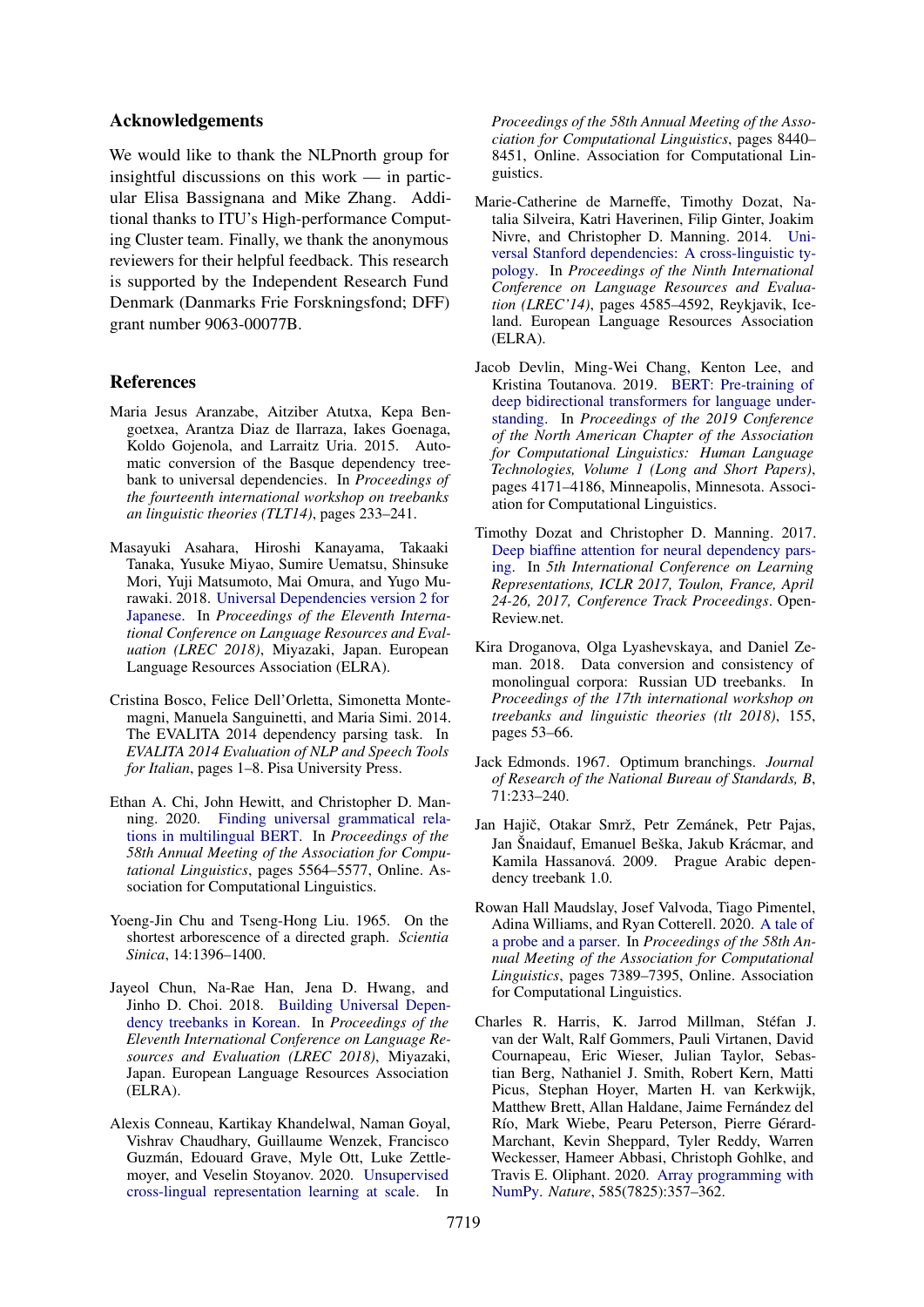- <span id="page-9-0"></span>John Hewitt and Christopher D. Manning. 2019. [A](https://doi.org/10.18653/v1/N19-1419) [structural probe for finding syntax in word repre](https://doi.org/10.18653/v1/N19-1419)[sentations.](https://doi.org/10.18653/v1/N19-1419) In *Proceedings of the 2019 Conference of the North American Chapter of the Association for Computational Linguistics: Human Language Technologies, Volume 1 (Long and Short Papers)*, pages 4129–4138, Minneapolis, Minnesota. Association for Computational Linguistics.
- <span id="page-9-17"></span>J. D. Hunter. 2007. [Matplotlib: A 2d graphics en](https://doi.org/10.1109/MCSE.2007.55)[vironment.](https://doi.org/10.1109/MCSE.2007.55) *Computing in Science & Engineering*, 9(3):90–95.
- <span id="page-9-5"></span>Vojtěch Jarník. 1930. [O jistém problému minimál](http://hdl.handle.net/10338.dmlcz/500726)[ním.\(z dopisu panu o. boruvkovi\).](http://hdl.handle.net/10338.dmlcz/500726) *Práce moravské pˇrírodovˇedecké spoleˇcnosti*, 6(4):57–63.
- <span id="page-9-12"></span>Andrew V Knyazev and Merico E Argentati. 2002. Principal angles between subspaces in an a-based scalar product: algorithms and perturbation estimates. *SIAM Journal on Scientific Computing*, 23(6):2008–2040.
- <span id="page-9-7"></span>Artur Kulmizev, Miryam de Lhoneux, Johannes Gontrum, Elena Fano, and Joakim Nivre. 2019. [Deep contextualized word embeddings in transition](https://doi.org/10.18653/v1/D19-1277)[based and graph-based dependency parsing - a tale](https://doi.org/10.18653/v1/D19-1277) [of two parsers revisited.](https://doi.org/10.18653/v1/D19-1277) In *Proceedings of the 2019 Conference on Empirical Methods in Natural Language Processing and the 9th International Joint Conference on Natural Language Processing (EMNLP-IJCNLP)*, pages 2755–2768, Hong Kong, China. Association for Computational Linguistics.
- <span id="page-9-1"></span>Artur Kulmizev, Vinit Ravishankar, Mostafa Abdou, and Joakim Nivre. 2020. [Do neural language mod](https://doi.org/10.18653/v1/2020.acl-main.375)[els show preferences for syntactic formalisms?](https://doi.org/10.18653/v1/2020.acl-main.375) In *Proceedings of the 58th Annual Meeting of the Association for Computational Linguistics*, pages 4077– 4091, Online. Association for Computational Linguistics.
- <span id="page-9-4"></span>Tomasz Limisiewicz and David Mareček. 2021. [In](https://doi.org/10.18653/v1/2021.acl-long.36)[troducing orthogonal constraint in structural probes.](https://doi.org/10.18653/v1/2021.acl-long.36) In *Proceedings of the 59th Annual Meeting of the Association for Computational Linguistics and the 11th International Joint Conference on Natural Language Processing (Volume 1: Long Papers)*, pages 428–442, Online. Association for Computational Linguistics.
- <span id="page-9-11"></span>Patrick Littell, David R. Mortensen, Ke Lin, Katherine Kairis, Carlisle Turner, and Lori Levin. 2017. [URIEL and lang2vec: Representing languages as](https://aclanthology.org/E17-2002) [typological, geographical, and phylogenetic vectors.](https://aclanthology.org/E17-2002) In *Proceedings of the 15th Conference of the European Chapter of the Association for Computational Linguistics: Volume 2, Short Papers*, pages 8–14, Valencia, Spain. Association for Computational Linguistics.
- <span id="page-9-9"></span>Ilya Loshchilov and Frank Hutter. 2019. [Decou](https://openreview.net/forum?id=Bkg6RiCqY7)[pled weight decay regularization.](https://openreview.net/forum?id=Bkg6RiCqY7) In *7th International Conference on Learning Representations, ICLR 2019, New Orleans, LA, USA, May 6-9, 2019*. OpenReview.net.
- <span id="page-9-14"></span>Ryan McDonald, Joakim Nivre, Yvonne Quirmbach-Brundage, Yoav Goldberg, Dipanjan Das, Kuzman Ganchev, Keith Hall, Slav Petrov, Hao Zhang, Oscar Täckström, Claudia Bedini, Núria Bertomeu Castelló, and Jungmee Lee. 2013. [Uni](https://aclanthology.org/P13-2017)[versal Dependency annotation for multilingual pars](https://aclanthology.org/P13-2017)[ing.](https://aclanthology.org/P13-2017) In *Proceedings of the 51st Annual Meeting of the Association for Computational Linguistics (Volume 2: Short Papers)*, pages 92–97, Sofia, Bulgaria. Association for Computational Linguistics.
- <span id="page-9-2"></span>Cuong Nguyen, Tal Hassner, Matthias W. Seeger, and Cédric Archambeau. 2020. [LEEP: A new measure](http://proceedings.mlr.press/v119/nguyen20b.html) [to evaluate transferability of learned representations.](http://proceedings.mlr.press/v119/nguyen20b.html) In *Proceedings of the 37th International Conference on Machine Learning, ICML 2020, 13-18 July 2020, Virtual Event*, volume 119 of *Proceedings of Machine Learning Research*, pages 7294–7305. PMLR.
- <span id="page-9-15"></span>Martha Palmer, Rajesh Bhatt, Bhuvana Narasimhan, Owen Rambow, Dipti Misra Sharma, and Fei Xia. 2009. Hindi syntax: Annotating dependency, lexical predicate-argument structure, and phrase structure. In *The 7th International Conference on Natural Language Processing*, pages 14–17.
- <span id="page-9-10"></span>Adam Paszke, Sam Gross, Francisco Massa, Adam Lerer, James Bradbury, Gregory Chanan, Trevor Killeen, Zeming Lin, Natalia Gimelshein, Luca Antiga, Alban Desmaison, Andreas Kopf, Edward Yang, Zachary DeVito, Martin Raison, Alykhan Tejani, Sasank Chilamkurthy, Benoit Steiner, Lu Fang, Junjie Bai, and Soumith Chintala. 2019. [PyTorch:](http://papers.neurips.cc/paper/9015-pytorch-an-imperative-style-high-performance-deep-learning-library.pdf) [An imperative style, high-performance deep learn](http://papers.neurips.cc/paper/9015-pytorch-an-imperative-style-high-performance-deep-learning-library.pdf)[ing library.](http://papers.neurips.cc/paper/9015-pytorch-an-imperative-style-high-performance-deep-learning-library.pdf) In *Advances in Neural Information Processing Systems 32*, pages 8024–8035. Curran Associates, Inc.
- <span id="page-9-6"></span>Robert Clay Prim. 1957. Shortest connection networks and some generalizations. *The Bell System Technical Journal*, 36(6):1389–1401.
- <span id="page-9-13"></span>Sampo Pyysalo, Jenna Kanerva, Anna Missilä, Veronika Laippala, and Filip Ginter. 2015. [Univer](https://aclanthology.org/W15-1821)[sal Dependencies for Finnish.](https://aclanthology.org/W15-1821) In *Proceedings of the 20th Nordic Conference of Computational Linguistics (NODALIDA 2015)*, pages 163–172, Vilnius, Lithuania. Linköping University Electronic Press, Sweden.
- <span id="page-9-3"></span>Anna Rogers, Olga Kovaleva, and Anna Rumshisky. 2020. [A primer in BERTology: What we know](https://doi.org/10.1162/tacl_a_00349) [about how BERT works.](https://doi.org/10.1162/tacl_a_00349) *Transactions of the Association for Computational Linguistics*, 8:842–866.
- <span id="page-9-16"></span>Mo Shen, Ryan McDonald, Daniel Zeman, and Peng Qi. 2016. UD\_Chinese-GSD. [https://](https://github.com/UniversalDependencies/UD_Chinese-GSD) [github.com/UniversalDependencies/](https://github.com/UniversalDependencies/UD_Chinese-GSD) [UD\\_Chinese-GSD](https://github.com/UniversalDependencies/UD_Chinese-GSD).
- <span id="page-9-8"></span>Natalia Silveira, Timothy Dozat, Marie-Catherine de Marneffe, Samuel Bowman, Miriam Connor, John Bauer, and Chris Manning. 2014. [A gold stan](http://www.lrec-conf.org/proceedings/lrec2014/pdf/1089_Paper.pdf)[dard dependency corpus for English.](http://www.lrec-conf.org/proceedings/lrec2014/pdf/1089_Paper.pdf) In *Proceedings of the Ninth International Conference on Language*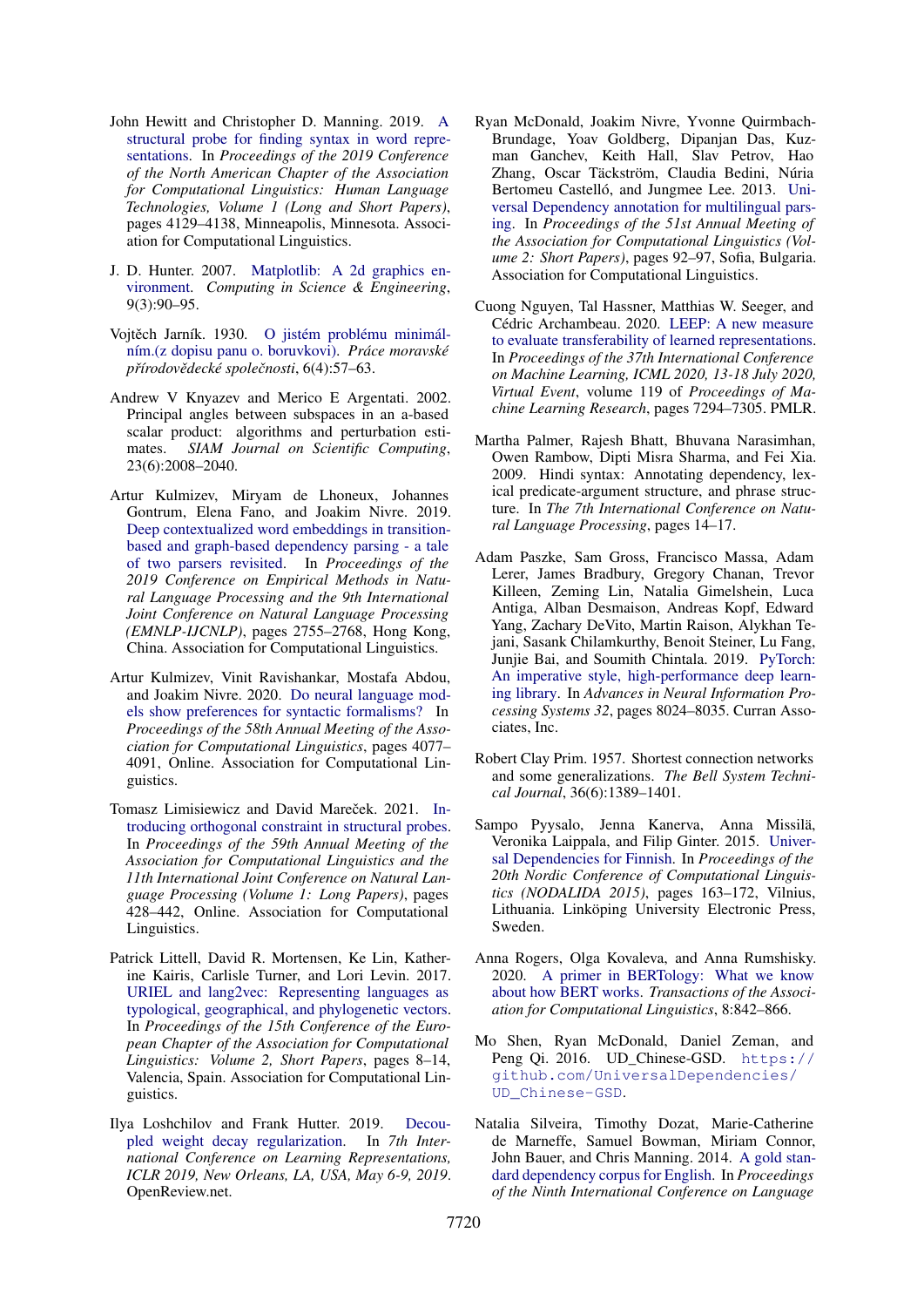*Resources and Evaluation (LREC'14)*, pages 2897– 2904, Reykjavik, Iceland. European Language Resources Association (ELRA).

- <span id="page-10-3"></span>Miloš Stanojević and Shay B. Cohen. 2021. [A root](https://doi.org/10.18653/v1/2021.emnlp-main.823) [of a problem: Optimizing single-root dependency](https://doi.org/10.18653/v1/2021.emnlp-main.823) [parsing.](https://doi.org/10.18653/v1/2021.emnlp-main.823) In *Proceedings of the 2021 Conference on Empirical Methods in Natural Language Processing*, pages 10540–10557, Online and Punta Cana, Dominican Republic. Association for Computational Linguistics.
- <span id="page-10-8"></span>Umut Sulubacak, Memduh Gokirmak, Francis Tyers, Çağrı Çöltekin, Joakim Nivre, and Gülşen Eryiğit. 2016. [Universal Dependencies for Turkish.](https://aclanthology.org/C16-1325) In *Proceedings of COLING 2016, the 26th International Conference on Computational Linguistics: Technical Papers*, pages 3444–3454, Osaka, Japan. The COLING 2016 Organizing Committee.
- <span id="page-10-0"></span>Ian Tenney, Dipanjan Das, and Ellie Pavlick. 2019. [Bert rediscovers the classical nlp pipeline.](https://doi.org/10.18653/v1/p19-1452) In *Proceedings of the 57th Annual Meeting of the Association for Computational Linguistics*, Florence, Italy. Association for Computational Linguistics.
- <span id="page-10-4"></span>Rob van der Goot, Ahmet Üstün, Alan Ramponi, Ibrahim Sharaf, and Barbara Plank. 2021. [Mas](https://doi.org/10.18653/v1/2021.eacl-demos.22)[sive choice, ample tasks \(MaChAmp\): A toolkit](https://doi.org/10.18653/v1/2021.eacl-demos.22) [for multi-task learning in NLP.](https://doi.org/10.18653/v1/2021.eacl-demos.22) In *Proceedings of the 16th Conference of the European Chapter of the Association for Computational Linguistics: System Demonstrations*, pages 176–197, Online. Association for Computational Linguistics.
- <span id="page-10-7"></span>Sebastiano Vigna. 2015. [A weighted correlation index](https://doi.org/10.1145/2736277.2741088) [for rankings with ties.](https://doi.org/10.1145/2736277.2741088) In *Proceedings of the 24th International Conference on World Wide Web, WWW 2015, Florence, Italy, May 18-22, 2015*, pages 1166– 1176. ACM.
- <span id="page-10-9"></span>Pauli Virtanen, Ralf Gommers, Travis E. Oliphant, Matt Haberland, Tyler Reddy, David Cournapeau, Evgeni Burovski, Pearu Peterson, Warren Weckesser, Jonathan Bright, Stéfan J. van der Walt, Matthew Brett, Joshua Wilson, K. Jarrod Millman, Nikolay Mayorov, Andrew R. J. Nelson, Eric Jones, Robert Kern, Eric Larson, C J Carey, İlhan Polat, Yu Feng, Eric W. Moore, Jake VanderPlas, Denis Laxalde, Josef Perktold, Robert Cimrman, Ian Henriksen, E. A. Quintero, Charles R. Harris, Anne M. Archibald, Antônio H. Ribeiro, Fabian Pedregosa, Paul van Mulbregt, and SciPy 1.0 Contributors. 2020. [SciPy 1.0: Fundamental Algorithms for](https://doi.org/10.1038/s41592-019-0686-2) [Scientific Computing in Python.](https://doi.org/10.1038/s41592-019-0686-2) *Nature Methods*, 17:261–272.
- <span id="page-10-6"></span>Thomas Wolf, Lysandre Debut, Victor Sanh, Julien Chaumond, Clement Delangue, Anthony Moi, Pierric Cistac, Tim Rault, Remi Louf, Morgan Funtowicz, Joe Davison, Sam Shleifer, Patrick von Platen, Clara Ma, Yacine Jernite, Julien Plu, Canwen Xu, Teven Le Scao, Sylvain Gugger, Mariama Drame,

Quentin Lhoest, and Alexander Rush. 2020. [Trans](https://doi.org/10.18653/v1/2020.emnlp-demos.6)[formers: State-of-the-art natural language process](https://doi.org/10.18653/v1/2020.emnlp-demos.6)[ing.](https://doi.org/10.18653/v1/2020.emnlp-demos.6) In *Proceedings of the 2020 Conference on Empirical Methods in Natural Language Processing: System Demonstrations*, pages 38–45, Online. Association for Computational Linguistics.

- <span id="page-10-2"></span>Linting Xue, Noah Constant, Adam Roberts, Mihir Kale, Rami Al-Rfou, Aditya Siddhant, Aditya Barua, and Colin Raffel. 2021. [mT5: A massively](https://doi.org/10.18653/v1/2021.naacl-main.41) [multilingual pre-trained text-to-text transformer.](https://doi.org/10.18653/v1/2021.naacl-main.41) In *Proceedings of the 2021 Conference of the North American Chapter of the Association for Computational Linguistics: Human Language Technologies*, pages 483–498, Online. Association for Computational Linguistics.
- <span id="page-10-1"></span>Kaichao You, Yong Liu, Jianmin Wang, and Mingsheng Long. 2021. Logme: Practical assessment of pre-trained models for transfer learning. In *International Conference on Machine Learning*, pages 12133–12143. PMLR.
- <span id="page-10-5"></span>Daniel Zeman, Joakim Nivre, Mitchell Abrams, Elia Ackermann, Noëmi Aepli, Hamid Aghaei, Željko Agić, Amir Ahmadi, Lars Ahrenberg, Chika Kennedy Ajede, Gabrielė Aleksandravičiūtė, Ika Alfina, Lene Antonsen, Katya Aplonova, Angelina Aquino, Carolina Aragon, Maria Jesus Aranzabe, Bilge Nas Arıcan, Hórunn Arnardót tir, Gashaw Arutie, Jessica Naraiswari Arwidarasti, Masayuki Asahara, Deniz Baran Aslan, Luma Ateyah, Furkan Atmaca, Mohammed Attia, Aitziber Atutxa, Liesbeth Augustinus, Elena Badmaeva, Keerthana Balasubramani, Miguel Ballesteros, Esha Banerjee, Sebastian Bank, Verginica Barbu Mititelu, Starkaður Barkarson, Victoria Basmov, Colin Batchelor, John Bauer, Seyyit Talha Bedir, Kepa Bengoetxea, Gözde Berk, Yevgeni Berzak, Irshad Ahmad Bhat, Riyaz Ahmad Bhat, Erica Biagetti, Eckhard Bick, Agne Bielinskiene, Kristín Bjarnadóttir, Rogier Blokland, Victoria Bobicev, Loïc Boizou, Emanuel Borges Völker, Carl Börstell, Cristina Bosco, Gosse Bouma, Sam Bowman, Adriane Boyd, Anouck Braggaar, Kristina Brokaitė, Aljoscha Burchardt, Marie Candito, Bernard Caron, Gauthier Caron, Lauren Cassidy, Tatiana Cavalcanti, Gülşen Cebiroğlu Eryiğit, Flavio Massimiliano Cecchini, Giuseppe G. A. Celano, Slavomír Čéplö, Neslihan Cesur, Savas Cetin, Özlem Çetinoglu, ˘ Fabricio Chalub, Shweta Chauhan, Ethan Chi, Taishi Chika, Yongseok Cho, Jinho Choi, Jayeol Chun, Alessandra T. Cignarella, Silvie Cinková, Aurélie Collomb, Çağrı Çöltekin, Miriam Connor, Marine Courtin, Mihaela Cristescu, Philemon. Daniel, Elizabeth Davidson, Marie-Catherine de Marneffe, Valeria de Paiva, Mehmet Oguz Derin, Elvis de Souza, Arantza Diaz de Ilarraza, Carly Dickerson, Arawinda Dinakaramani, Elisa Di Nuovo, Bamba Dione, Peter Dirix, Kaja Dobrovoljc, Timothy Dozat, Kira Droganova, Puneet Dwivedi, Hanne Eckhoff, Sandra Eiche, Marhaba Eli, Ali Elkahky, Binyam Ephrem, Olga Erina, Tomaž Erjavec, Aline Etienne, Wograine Evelyn,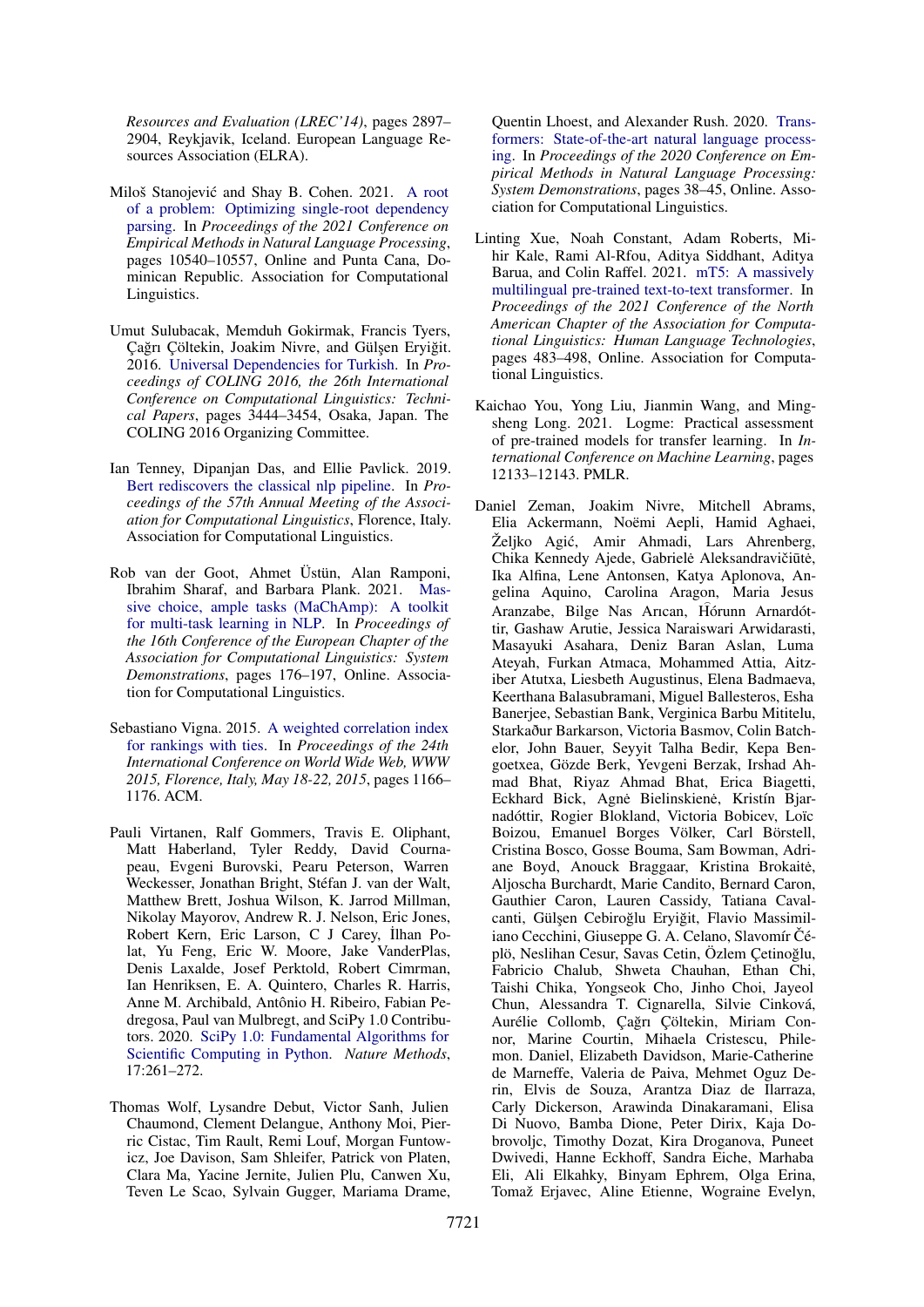Sidney Facundes, Richárd Farkas, Marília Fernanda, Hector Fernandez Alcalde, Jennifer Foster, Cláudia Freitas, Kazunori Fujita, Katarína Gajdošová, Daniel Galbraith, Marcos Garcia, Moa Gärdenfors, Sebastian Garza, Fabrício Ferraz Gerardi, Kim Gerdes, Filip Ginter, Gustavo Godoy, Iakes Goenaga, Koldo Gojenola, Memduh Gökırmak, Yoav Goldberg, Xavier Gómez Guinovart, Berta González Saavedra, Bernadeta Griciūtė, Matias Grioni, Loïc Grobol, Normunds Grūzītis, Bruno Guillaume, Céline Guillot-Barbance, Tunga Güngör, Nizar Habash, Hinrik Hafsteinsson, Jan Hajič, Jan Hajič jr., Mika Hämäläinen, Linh Hà Mỹ, Na-Rae Han, Muhammad Yudistira Hanifmuti, Sam Hardwick, Kim Harris, Dag Haug, Johannes Heinecke, Oliver Hellwig, Felix Hennig, Barbora Hladká, Jaroslava Hlaváčová, Florinel Hociung, Petter Hohle, Eva Huber, Jena Hwang, Takumi Ikeda, Anton Karl Ingason, Radu Ion, Elena Irimia, Olájídé Ishola, Kaoru Ito, Tomáš Jelínek, Apoorva Jha, Anders Johannsen, Hildur Jónsdóttir, Fredrik Jørgensen, Markus Juutinen, Sarveswaran K, Hüner Kaşıkara, Andre Kaasen, Nadezhda Kabaeva, Sylvain Kahane, Hiroshi Kanayama, Jenna Kanerva, Neslihan Kara, Boris Katz, Tolga Kayadelen, Jessica Kenney, Václava Kettnerová, Jesse Kirchner, Elena Klementieva, Arne Köhn, Abdullatif Köksal, Kamil Kopacewicz, Timo Korkiakangas, Natalia Kotsyba, Jolanta Kovalevskaitė, Simon Krek, Parameswari Krishnamurthy, Oğuzhan Kuyrukçu, Aslı Kuzgun, Sookyoung Kwak, Veronika Laippala, Lucia Lam, Lorenzo Lambertino, Tatiana Lando, Septina Dian Larasati, Alexei Lavrentiev, John Lee, Phuong Lê Hông, Alessandro Lenci, ` Saran Lertpradit, Herman Leung, Maria Levina, Cheuk Ying Li, Josie Li, Keying Li, Yuan Li, Kyung-Tae Lim, Bruna Lima Padovani, Krister Lindén, Nikola Ljubešic, Olga Loginova, Andry Luthfi, ´ Mikko Luukko, Olga Lyashevskaya, Teresa Lynn, Vivien Macketanz, Aibek Makazhanov, Michael Mandl, Christopher Manning, Ruli Manurung, Büşra Marşan, Cătălina Mărănduc, David Mareček, Katrin Marheinecke, Héctor Martínez Alonso, André Martins, Jan Mašek, Hiroshi Matsuda, Yuji Matsumoto, Alessandro Mazzei, Ryan McDonald, Sarah McGuinness, Gustavo Mendonça, Niko Miekka, Karina Mischenkova, Margarita Misirpashayeva, Anna Missilä, Cătălin Mititelu, Maria Mitrofan, Yusuke Miyao, AmirHossein Mojiri Foroushani, Judit Molnár, Amirsaeid Moloodi, Simonetta Montemagni, Amir More, Laura Moreno Romero, Giovanni Moretti, Keiko Sophie Mori, Shinsuke Mori, Tomohiko Morioka, Shigeki Moro, Bjartur Mortensen, Bohdan Moskalevskyi, Kadri Muischnek, Robert Munro, Yugo Murawaki, Kaili Müürisep, Pinkey Nainwani, Mariam Nakhlé, Juan Ignacio Navarro Horñiacek, Anna Nedoluzhko, Gunta Nešpore-Berzkalne, Manuela Nevaci, Luong ¯ Nguyễn Thị, Huyền Nguyễn Thị Minh, Yoshihiro Nikaido, Vitaly Nikolaev, Rattima Nitisaroj, Alireza Nourian, Hanna Nurmi, Stina Ojala, Atul Kr. Ojha, Adédayo. Olúòkun, Mai Omura, Emeka Onwuegbuzia, Petya Osenova, Robert Östling, Lilja Øvre-

lid, Şaziye Betül Özateş, Merve Özçelik, Arzucan Özgür, Balkız Öztürk Başaran, Hyunji Hayley Park, Niko Partanen, Elena Pascual, Marco Passarotti, Agnieszka Patejuk, Guilherme Paulino-Passos, Angelika Peljak-Łapińska, Siyao Peng, Cenel-Augusto Perez, Natalia Perkova, Guy Perrier, Slav Petrov, Daria Petrova, Jason Phelan, Jussi Piitulainen, Tommi A Pirinen, Emily Pitler, Barbara Plank, Thierry Poibeau, Larisa Ponomareva, Martin Popel, Lauma Pretkalnina, Sophie Prévost, Prokopis Prokopidis, Adam Przepiórkowski, Tiina Puolakainen, Sampo Pyysalo, Peng Qi, Andriela Rääbis, Alexandre Rademaker, Taraka Rama, Loganathan Ramasamy, Carlos Ramisch, Fam Rashel, Mohammad Sadegh Rasooli, Vinit Ravishankar, Livy Real, Petru Rebeja, Siva Reddy, Georg Rehm, Ivan Riabov, Michael Rießler, Erika Rimkutė, Larissa Rinaldi, Laura Rituma, Luisa Rocha, Eiríkur Rögnvaldsson, Mykhailo Romanenko, Rudolf Rosa, Valentin Roșca, Davide Rovati, Olga Rudina, Jack Rueter, Kristján Rúnarsson, Shoval Sadde, Pegah Safari, Benoît Sagot, Aleksi Sahala, Shadi Saleh, Alessio Salomoni, Tanja Samardžic, Stephanie Sam- ´ son, Manuela Sanguinetti, Ezgi Sanıyar, Dage Särg, Baiba Saulīte, Yanin Sawanakunanon, Shefali Saxena, Kevin Scannell, Salvatore Scarlata, Nathan Schneider, Sebastian Schuster, Lane Schwartz, Djamé Seddah, Wolfgang Seeker, Mojgan Seraji, Mo Shen, Atsuko Shimada, Hiroyuki Shirasu, Yana Shishkina, Muh Shohibussirri, Dmitry Sichinava, Janine Siewert, Einar Freyr Sigurðsson, Aline Silveira, Natalia Silveira, Maria Simi, Radu Simionescu, Katalin Simkó, Mária Šimková, Kiril Simov, Maria Skachedubova, Aaron Smith, Isabela Soares-Bastos, Carolyn Spadine, Rachele Sprugnoli, Steinhór Ste ingrímsson, Antonio Stella, Milan Straka, Emmett Strickland, Jana Strnadová, Alane Suhr, Yogi Lesmana Sulestio, Umut Sulubacak, Shingo Suzuki, Zsolt Szántó, Dima Taji, Yuta Takahashi, Fabio Tamburini, Mary Ann C. Tan, Takaaki Tanaka, Samson Tella, Isabelle Tellier, Marinella Testori, Guillaume Thomas, Liisi Torga, Marsida Toska, Trond Trosterud, Anna Trukhina, Reut Tsarfaty, Utku Türk, Francis Tyers, Sumire Uematsu, Roman Untilov, Zdeňka Urešová, Larraitz Uria, Hans Uszkoreit, Andrius Utka, Sowmya Vajjala, Rob van der Goot, Martine Vanhove, Daniel van Niekerk, Gertjan van Noord, Viktor Varga, Eric Villemonte de la Clergerie, Veronika Vincze, Natalia Vlasova, Aya Wakasa, Joel C. Wallenberg, Lars Wallin, Abigail Walsh, Jing Xian Wang, Jonathan North Washington, Maximilan Wendt, Paul Widmer, Seyi Williams, Mats Wirén, Christian Wittern, Tsegay Woldemariam, Tak-sum Wong, Alina Wróblewska, Mary Yako, Kayo Yamashita, Naoki Yamazaki, Chunxiao Yan, Koichi Yasuoka, Marat M. Yavrumyan, Arife Betül Yenice, Olcay Taner Yıldız, Zhuoran Yu, Zdeněk Žabokrtský, Shorouq Zahra, Amir Zeldes, Hanzhi Zhu, Anna Zhuravleva, and Rayan Ziane. 2021. [Uni](http://hdl.handle.net/11234/1-3687)[versal dependencies 2.8.1.](http://hdl.handle.net/11234/1-3687) LINDAT/CLARIAH-CZ digital library at the Institute of Formal and Applied Linguistics (ÚFAL), Faculty of Mathematics and Physics, Charles University.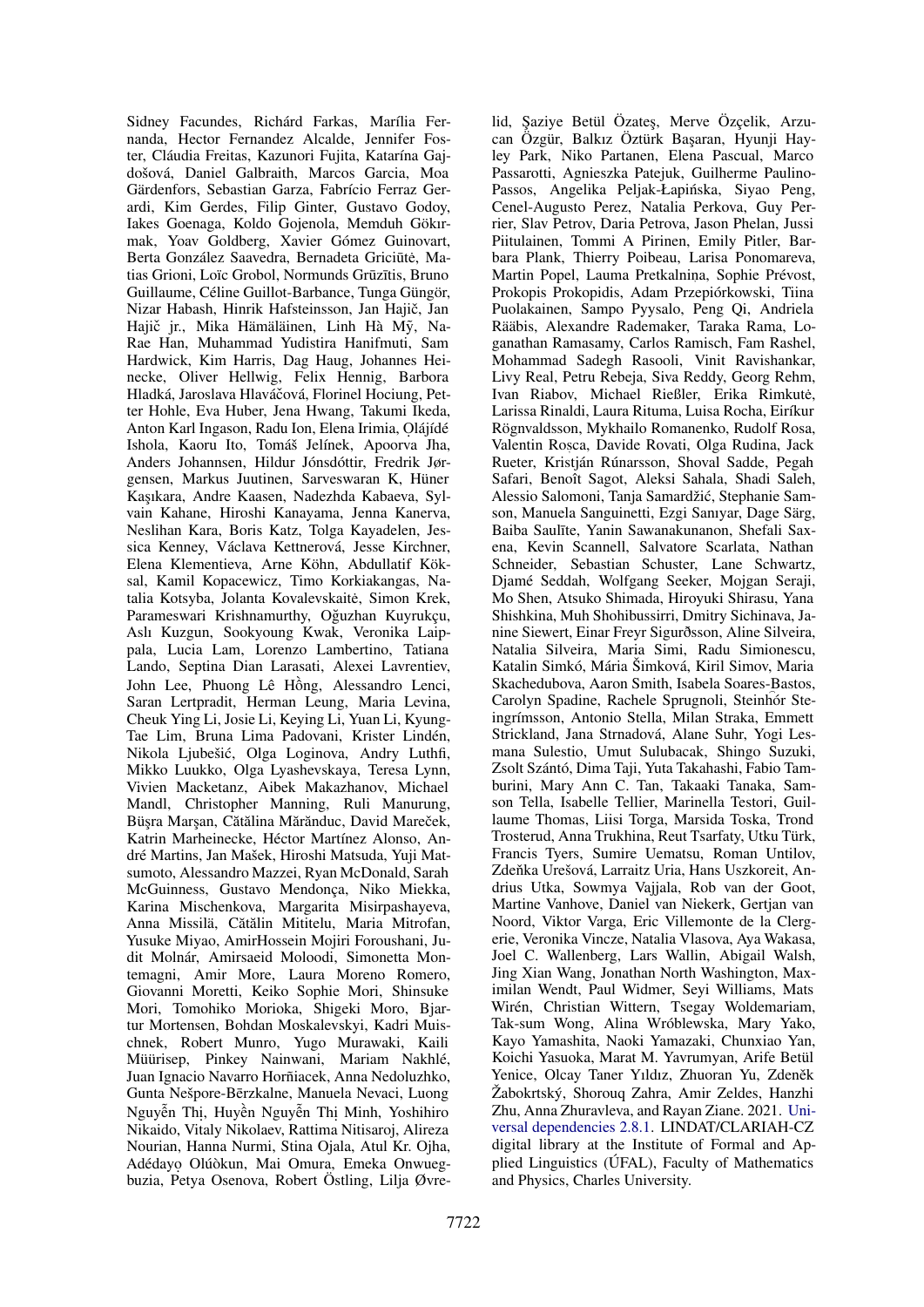## Appendix

## <span id="page-12-0"></span>A Experimental Setup

<span id="page-12-2"></span>

| <b>TARGET</b>  | LANG          | <b>FAMILY</b> | <b>SIZE</b> |
|----------------|---------------|---------------|-------------|
| AR-PADT        | Arabic        | Afro-Asiatic  | 7.6k        |
| <b>EN-EWT</b>  | English       | Indo-European | 16.6k       |
| <b>EU-BDT</b>  | <b>Basque</b> | <b>Basque</b> | 9.0k        |
| FI-TDT         | Finnish       | Uralic        | 15.1k       |
| <b>HE-HTB</b>  | Hebrew        | Afro-Asiatic  | 6.2k        |
| <b>HI-HDTB</b> | Hindi         | Indo-European | 16.6k       |
| <b>IT-ISDT</b> | Italian       | Indo-European | 14.1k       |
| JA-GSD         | Japanese      | Japanese      | 8.1k        |
| KO-GSD         | Korean        | Korean        | 6.3k        |
| RU-SynTagRus   | Russian       | Indo-European | 61.9k       |
| SV-Talbanken   | Swedish       | Indo-European | 6.0k        |
| <b>TR-IMST</b> | Turkish       | Turkic        | 5.6k        |
| ZH-GSD         | Chinese       | Sino-Tibetan  | 5.0k        |

Table 3: Target Treebanks based on [Kulmizev et al.](#page-9-7) [\(2019\)](#page-9-7) with language family (FAMILY) and total number of sentences (SIZE).

Target Treebanks Table [3](#page-12-2) lists the 13 target treebanks based on the set by [Kulmizev et al.](#page-9-7) [\(2019\)](#page-9-7): AR-PADT (Hajič et al., [2009\)](#page-8-8), EN-EWT [\(Silveira](#page-9-8) [et al.,](#page-9-8) [2014\)](#page-9-8), EU-BDT [\(Aranzabe et al.,](#page-8-9) [2015\)](#page-8-9), FI-TDT [\(Pyysalo et al.,](#page-9-13) [2015\)](#page-9-13), HE-HTB [\(Mc-](#page-9-14)[Donald et al.,](#page-9-14) [2013\)](#page-9-14), HI-HDTB [\(Palmer et al.,](#page-9-15) [2009\)](#page-9-15), IT-ISDT [\(Bosco et al.,](#page-8-10) [2014\)](#page-8-10), JA-GSD [\(Asahara et al.,](#page-8-11) [2018\)](#page-8-11), KO-GSD [\(Chun et al.,](#page-8-12) [2018\)](#page-8-12), RU-SynTagRus [\(Droganova et al.,](#page-8-13) [2018\)](#page-8-13), SV-Talbanken [\(McDonald et al.,](#page-9-14) [2013\)](#page-9-14), TR-IMST [\(Sulubacak et al.,](#page-10-8) [2016\)](#page-10-8), ZH-GSD [\(Shen et al.,](#page-9-16) [2016\)](#page-9-16). In our experiments, we use these treebanks as provided in Universal Dependencies version 2.8 [\(Zeman et al.,](#page-10-5) [2021\)](#page-10-5). Each method (BAP, DEPPROBE, DIRPROBE) is trained on each target's respective training split and evaluated on each test split both in the in-language and cross-lingual setting without further fine-tuning. For the layerhyperparameter of DEPPROBE, we use the development split of EN-EWT as in prior probing work [\(Hewitt and Manning,](#page-9-0) [2019\)](#page-9-0).

Implementation BAP [\(Dozat and Manning,](#page-8-5) [2017\)](#page-8-5) uses the implementation in the MaChAmp toolkit v0.2 [\(van der Goot et al.,](#page-10-4) [2021\)](#page-10-4) with the default training schedule and hyperparameters. DIRPROBE [\(Kulmizev et al.,](#page-9-1) [2020\)](#page-9-1) is reimplemented based on the authors' algorithm description and uses their reported hyperparameters. Both it and DEPPROBE (this work) are implemented in Py-Torch v1.9.0 [\(Paszke et al.,](#page-9-10) [2019\)](#page-9-10) and use mBERT

(bert-base-multilingual-cased) from the Transformers library v4.8.2 [\(Wolf et al.,](#page-10-6) [2020\)](#page-10-6). Following prior probing work, each token which is split by mBERT into multiple subwords is meanpooled [\(Hewitt and Manning,](#page-9-0) [2019\)](#page-9-0). For lang2vec [\(Littell et al.,](#page-9-11) [2017\)](#page-9-11), we use its syntax\_knn, phonology\_knn and inventory\_knn features from v1.1.2. For our analyses (Section [5\)](#page-5-0), we use numpy v1.21.0 [\(Harris et al.,](#page-8-14) [2020\)](#page-8-14), SciPy v1.7.0 [\(Virtanen et al.,](#page-10-9) [2020\)](#page-10-9) and Matplotlib v3.4.3 [\(Hunter,](#page-9-17) [2007\)](#page-9-17).

Training Details Each model is trained on an NVIDIA A100 GPU with 40GBs of VRAM and an AMD Epyc 7662 CPU. Mean training time for BAP is ca. 2 h  $(\pm 30 \text{ min})$ . DIRPROBE requires around 20 min  $(\pm 5 \text{ min})$ . DEPPROBE can be trained the fastest in around 15 min  $(\pm 5 \text{ min})$  with the embedding forward operation consuming most of the time. The models use batches of size 64 and both probes have an early stopping patience of 3 (max. 30 epochs) on each target's dev data. All models are initialized thrice using the random seeds 41, 42 and 43.

Reproducibility In order to ensure reproducibility for future work, we release the code for our methods and reimplementations in addition to token-level predictions (e.g. for significance testing) at [https://personads.me/x/acl-2022-code.](https://personads.me/x/acl-2022-code)

## <span id="page-12-1"></span>B Additional Results

Subspace Angles (SSA) are used in Section [5.1](#page-5-3) in order to identify which types of dependency information are most relevant to final parsing performance. Figure [6](#page-13-0) lists all cross-lingual SSAs for the structural (Figure [6a\)](#page-13-0), depth (Figure [6b\)](#page-13-0) and relational probes (Figure [6c\)](#page-13-0). SSA values are converted from radians to degrees  $\in [0, 90]$  for improved readability. Correlation in Table [2](#page-5-2) is calculated based on negative SSA [\(Chi et al.,](#page-8-3) [2020\)](#page-8-3).

Relation Accuracy (RelAcc) is used in Section [5.2](#page-6-0) to analyze dependency relations which benefit from the full parametrization of BAP compared to the linear DEPPROBE. Figures [7](#page-13-1)[–19](#page-15-0) show RelAcc per language in addition to the aggregated scores in Figure [4.](#page-7-1) As noted in Section [5.2,](#page-6-0) some relations such as cop differ substantially across languages with respect to their realization (e.g. surface form variation). Furthermore, the set of relations represented in each target treebank may differ, especially for specializied categories.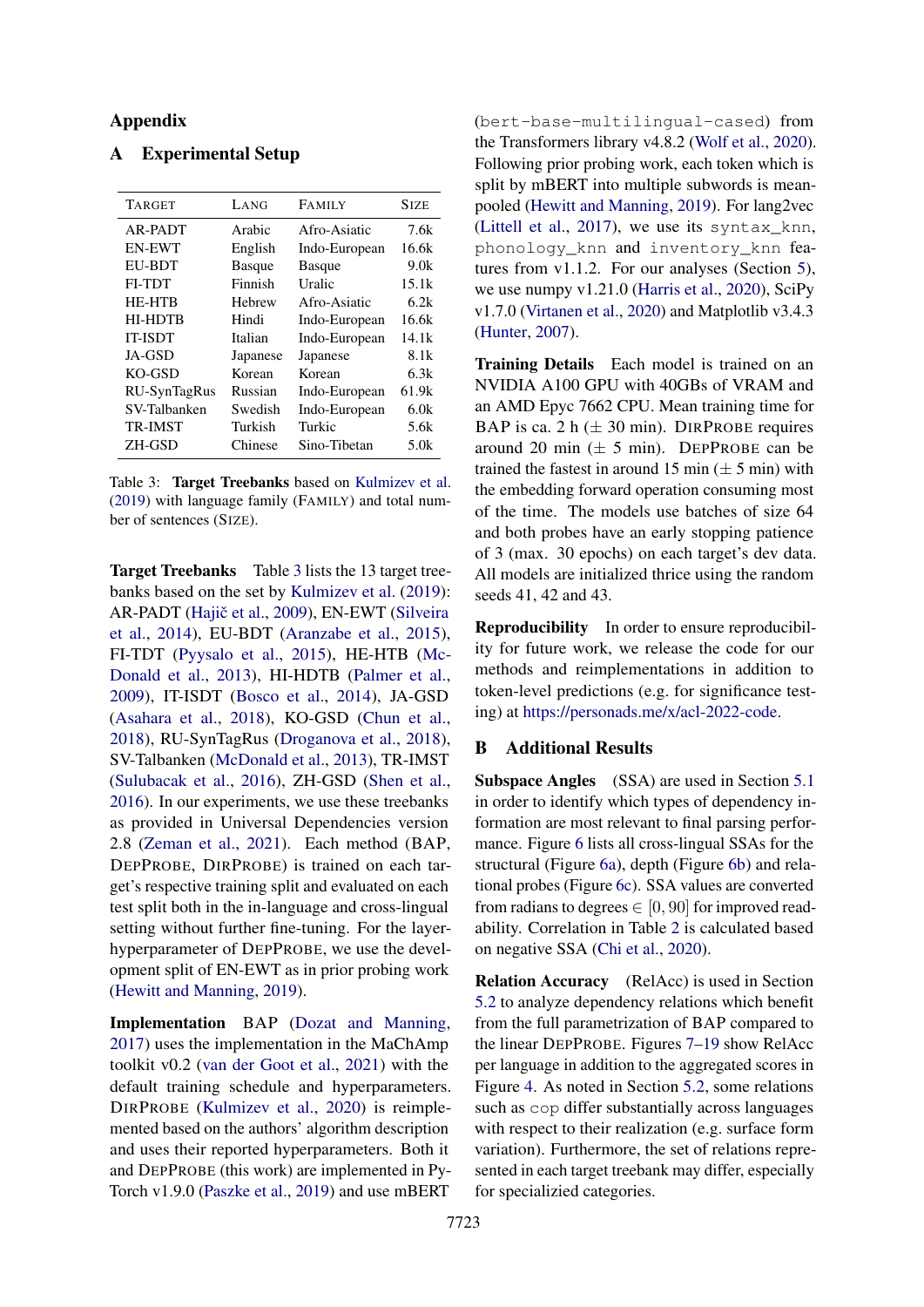<span id="page-13-0"></span>

<span id="page-13-1"></span>Figure 6: SSA of Probe Transformations in degrees across 13 target treebanks for the structural (SSA-STRUCT), depth (SSA-DEPTH) and relational probes (SSA-REL).



Figure 7: RelAcc of BAP and DEPPROBE on AR-PADT (Test) grouped according to UD taxonomy.



Figure 8: RelAcc of BAP and DEPPROBE on EN-EWT (Test) grouped according to UD taxonomy.



Figure 9: RelAcc of BAP and DEPPROBE on EU-BDT (Test) grouped according to UD taxonomy.



Figure 10: RelAcc of BAP and DEPPROBE on FI-TDT (Test) grouped according to UD taxonomy.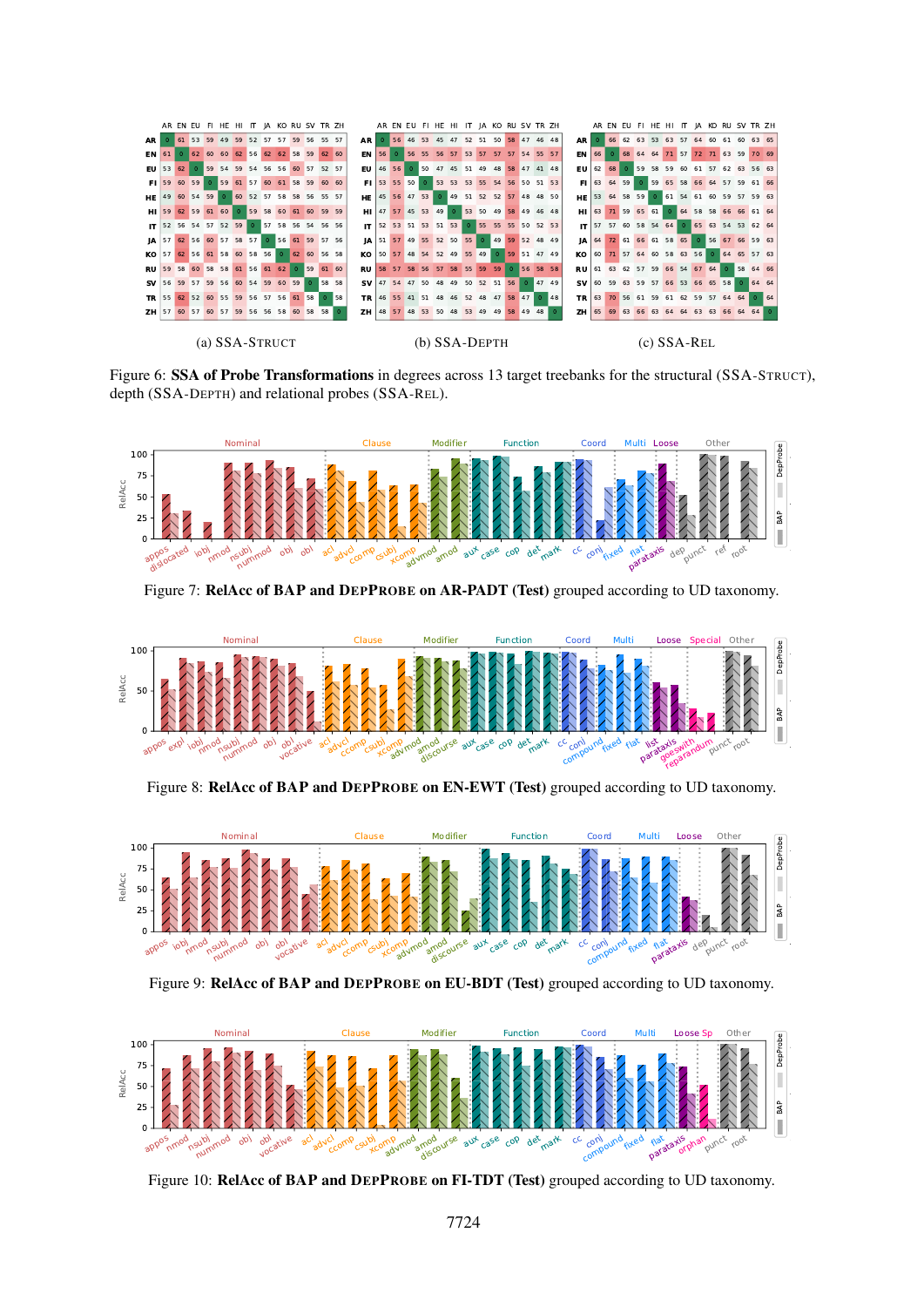

Figure 11: RelAcc of BAP and DEPPROBE on HE-HTB (Test) grouped according to UD taxonomy.



Figure 12: RelAcc of BAP and DEPPROBE on HI-HDTB (Test) grouped according to UD taxonomy.



Figure 13: RelAcc of BAP and DEPPROBE on IT-ISDT (Test) grouped according to UD taxonomy.



Figure 14: RelAcc of BAP and DEPPROBE on JA-GSD (Test) grouped according to UD taxonomy.



Figure 15: RelAcc of BAP and DEPPROBE on KO-GSD (Test) grouped according to UD taxonomy.